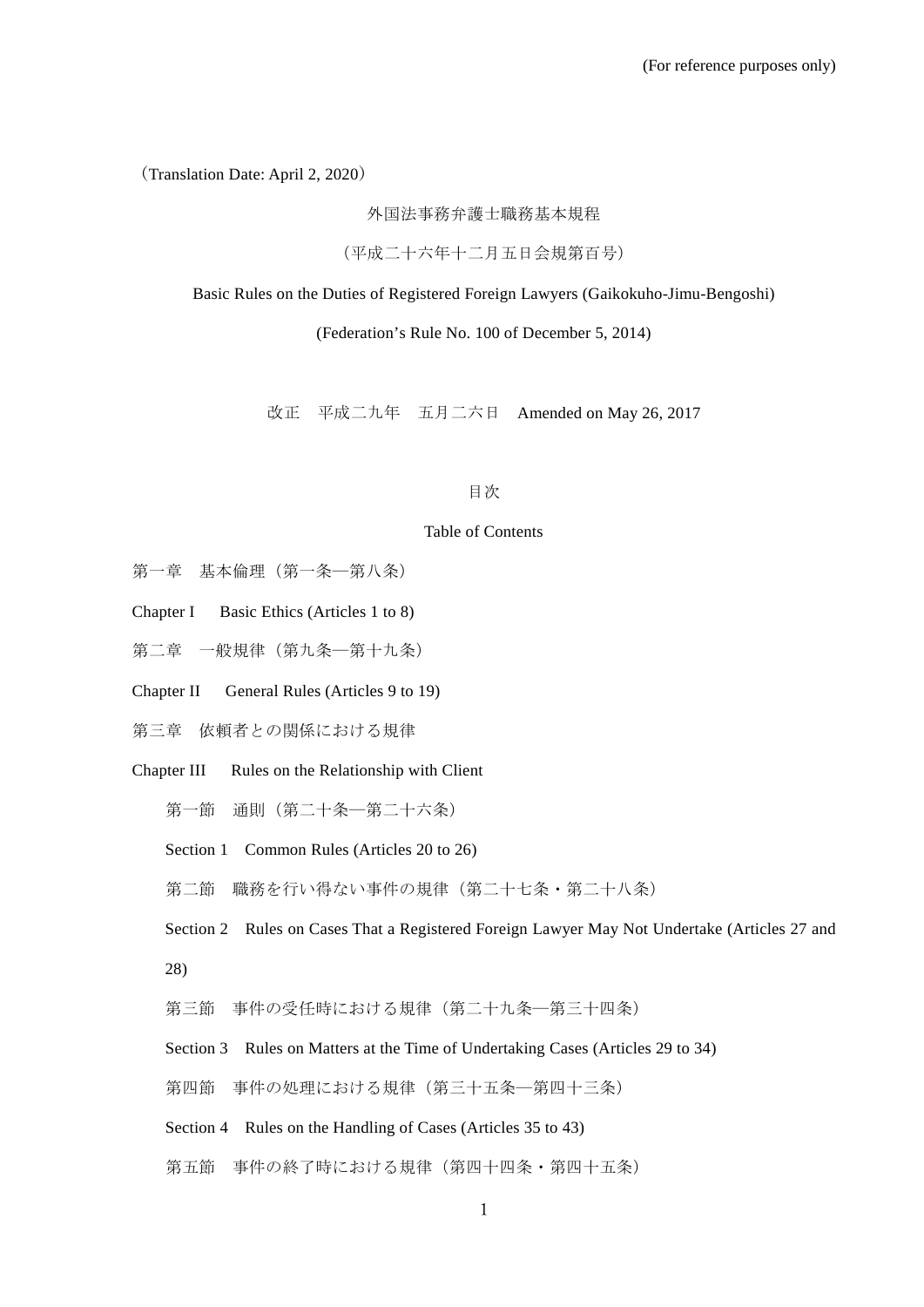Section 5 Rules on the Termination of Cases (Articles 44 and 45)

第四章 組織内外国法事務弁護士における規律(第四十六条・第四十七条)

Chapter IV Rules on In-House Registered Foreign Lawyers (Articles 46 and 47)

第五章 事件の相手方との関係における規律(第四十八条―第五十条)

Chapter V Rules on Relationship with the Other Party of Cases (Articles 48 to 50)

第六章 共同事務所における規律(第五十一条―第五十六条)

Chapter VI Rules on Joint Offices (Article 51 to Article 56)

第七章 外国法事務弁護士法人等における規律(第五十七条―第六十六条)

Chapter VII Rules on Registered Foreign Lawyer Corporations (Articles 57 to 66)

第八章 他の外国法事務弁護士等との関係における規律(第六十七条―第七十条)

Chapter VIII Rules on Relationships with Other Registered Foreign Lawyers (Articles 67 to 70)

第九章 弁護士会との関係における規律(第七十一条・第七十二条)

Chapter IX Rules in Relation to Bar Associations (Articles 71 and 72)

第十章 官公署との関係における規律(第七十三条・第七十四条)

Chapter X Rules in Relation to Public Agencies (Articles 73 and 74)

第十一章 解釈適用指針(第七十五条)

Chapter XI Guidelines for Interpretation and Application (Article 75)

附則

Supplementary Provisions

#### 第一章 基本倫理

#### Chapter I Basic Ethics

(使命の自覚)

第一条 外国法事務弁護士は、その使命が基本的人権の擁護と社会正義の実現にあることを自 覚し、その使命の達成に努める。

(Awareness of the Mission)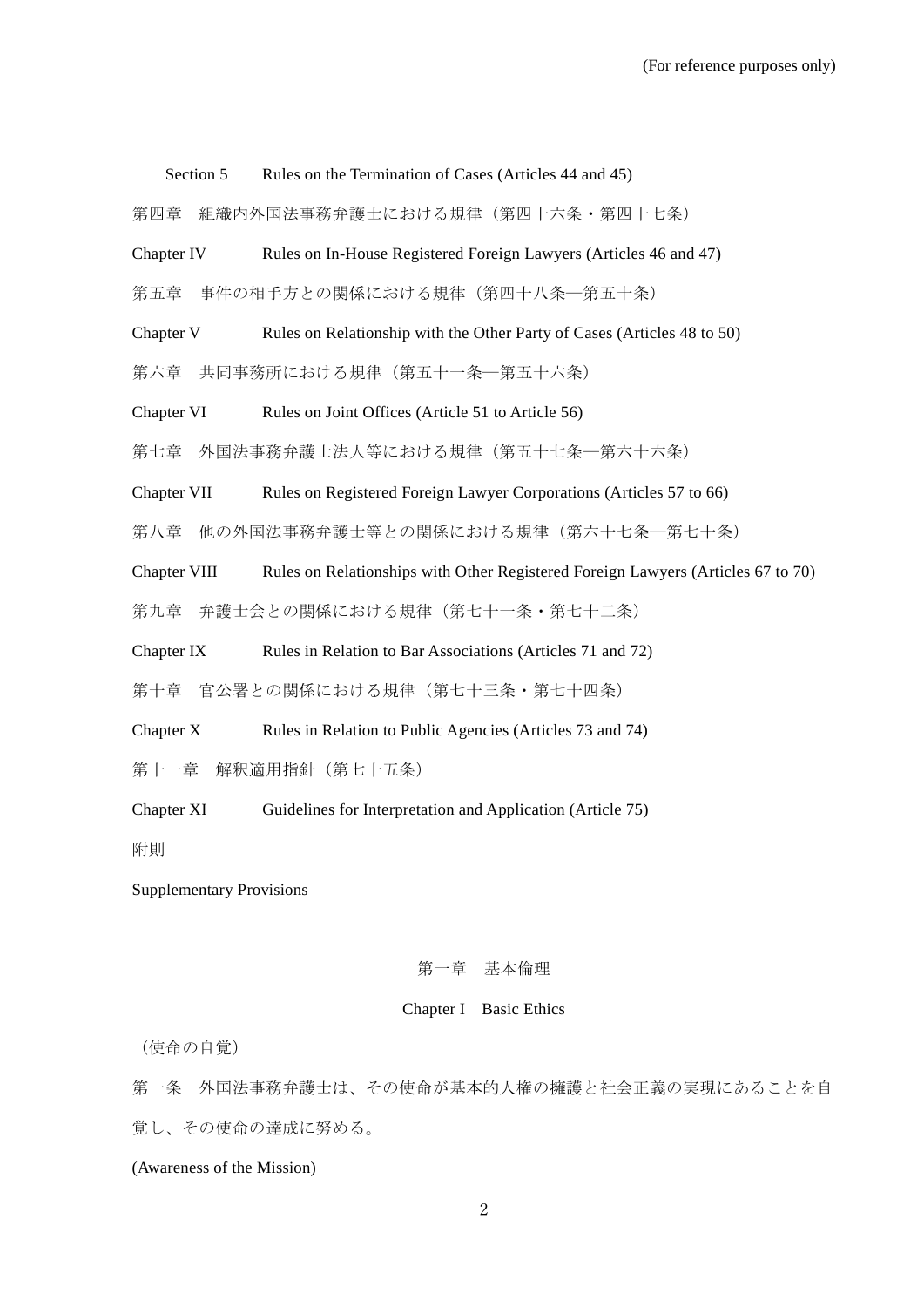Article 1 A registered foreign lawyer (Gaikokuho-Jimu-Bengoshi) shall recognize that his/her mission is to protect the fundamental human rights and achieve social justice, and strives to fulfill that mission.

(自由と独立)

第二条 外国法事務弁護士は、職務の自由と独立を重んじる。

(Freedom and Independence)

Article 2 A registered foreign lawyer values the freedom and independence in conducting his/her duties.

(弁護士自治)

第三条 外国法事務弁護士は、弁護士自治の意義を自覚し、その維持発展に努める。

(Autonomy of attorneys)

Article 3 A registered foreign lawyer shall be aware of the significance of autonomy of attorneys and endeavors to maintain and develop it.

(司法独立の擁護)

第四条 外国法事務弁護士は、司法の独立を擁護し、司法制度の健全な発展に寄与するように 努める。

(Protection of Judicial Independence)

Article 4 A registered foreign lawyer shall strive to protect the independence of the judiciary and to contribute to the sound development of the judicial system.

(信義誠実)

第五条 外国法事務弁護士は、真実を尊重し、信義に従い、誠実かつ公正に職務を行うものと する。

(Good faith)

Article 5 A registered foreign lawyer shall respect the truth, observe faith, and perform his/her duties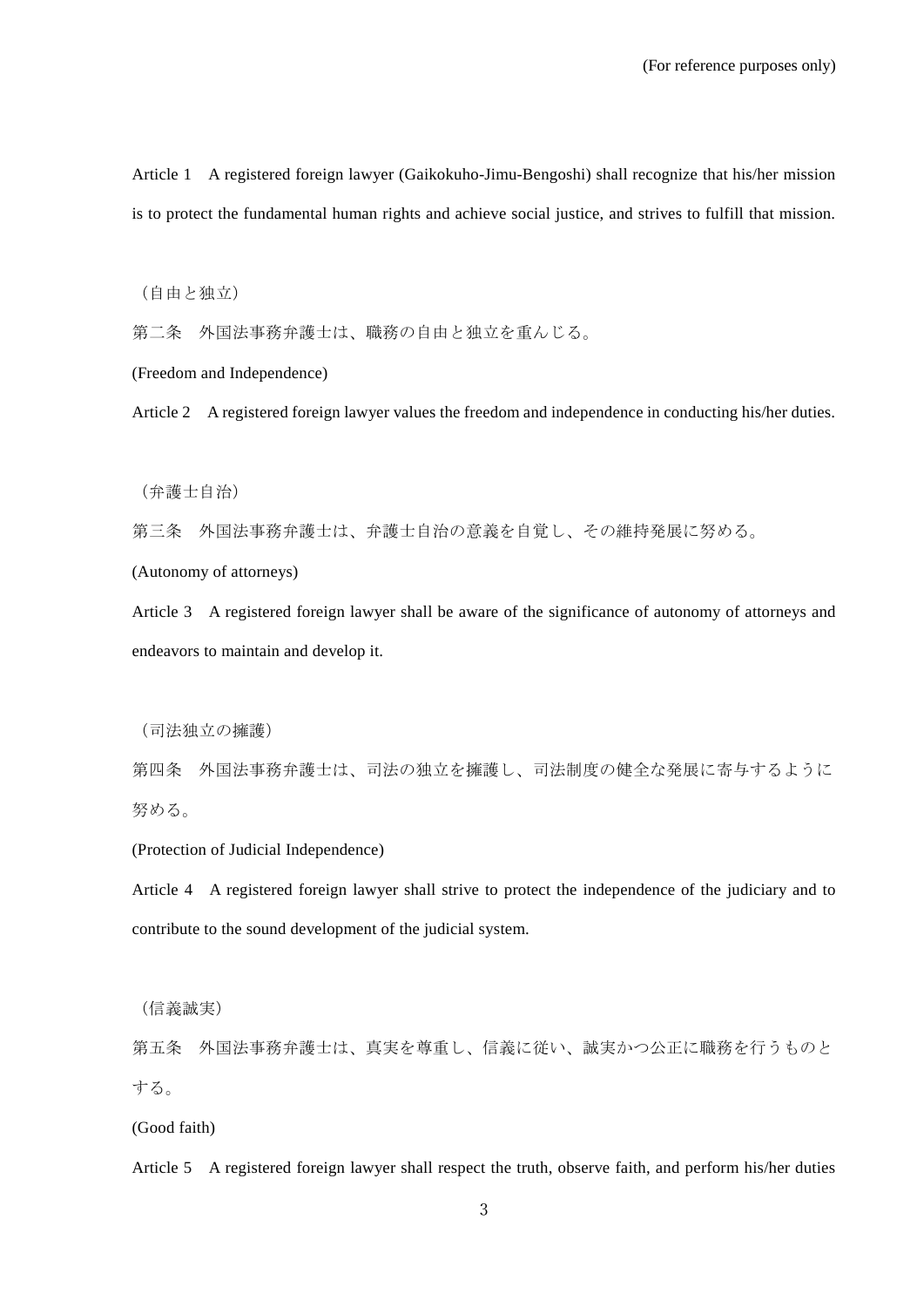faithfully and fairly.

(名誉と信用)

第六条 外国法事務弁護士は、名誉を重んじ、信用を維持するとともに、廉潔を保持し、常に 品位を高めるように努める。

(Honor and Credibility)

Article 6 A registered foreign lawyer shall respect reputation, maintain trust, maintain integrity, and always strive to enhance dignity.

(研鑽)

第七条 外国法事務弁護士は、教養を深め、法令及び法律事務に精通するため、研鑽に努め る。

(Studies)

Article 7 A registered foreign lawyer shall endeavor to enrich his/her education and to become familiar with laws, regulations, and legal affairs.

(公益活動の実践)

第八条 外国法事務弁護士は、その使命にふさわしい公益活動に参加し、実践するように努め る。

(Practice of Public Interest Activities)

Article 8 A registered foreign lawyer shall endeavor to participate in and implement public interest activities commensurate with his/her mission.

# 第二章 一般規律

# Chapter II General Rules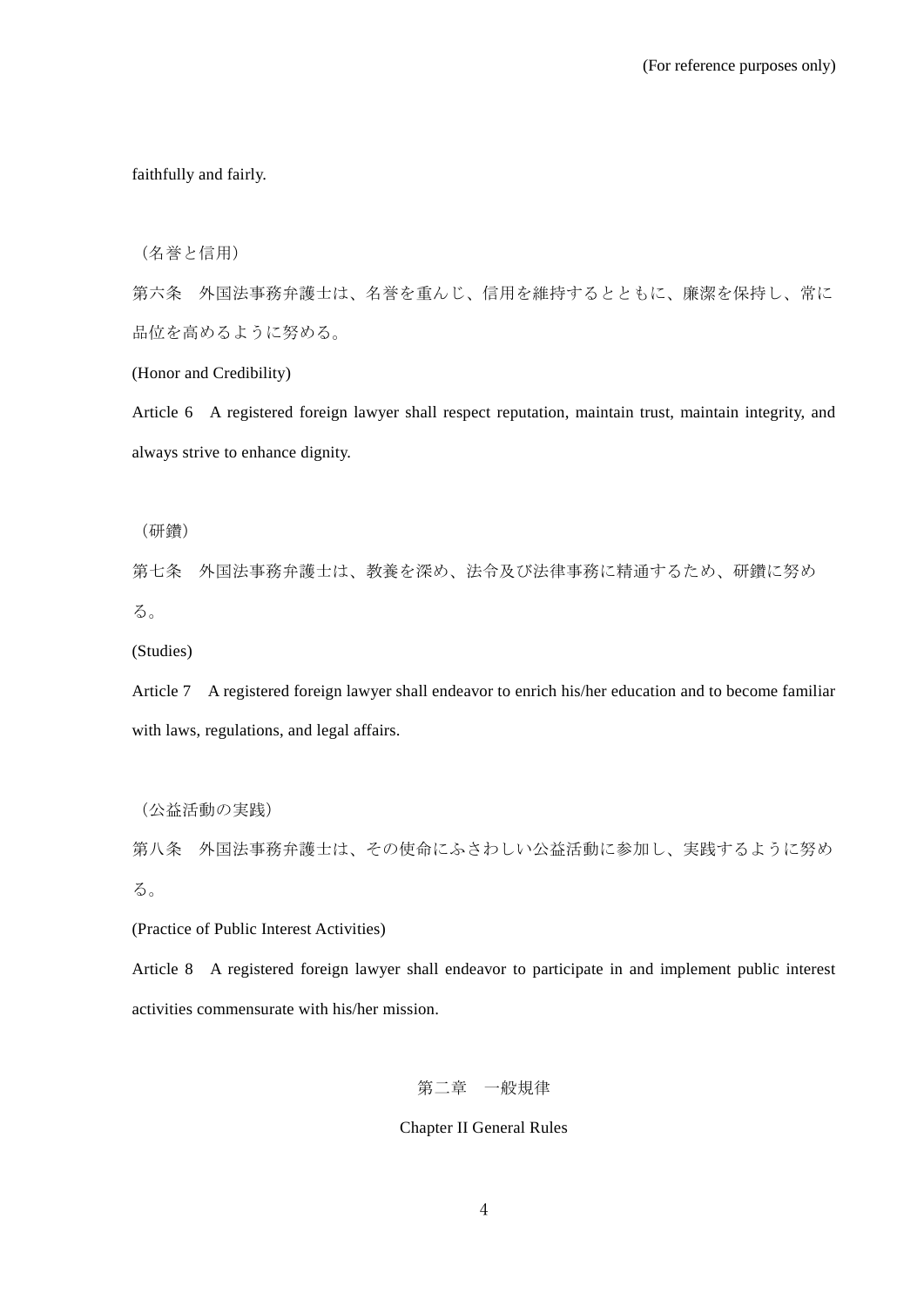(広告及び宣伝)

第九条 外国法事務弁護士は、広告又は宣伝をするときは、虚偽又は誤導にわたる情報を提供 してはならない。

2 外国法事務弁護士は、品位を損なう広告又は宣伝をしてはならない。

(Publicity and Advertisement)

Article 9 A registered foreign lawyer shall not provide false or misleading information when publicizing or advertising himself/herself.

2 A registered foreign lawyer shall not publicize or advertise himself/herself in a way that is detrimental to dignity.

(依頼の勧誘等)

第十条 外国法事務弁護士は、不当な目的のため、又は品位を損なう方法により、事件の依頼 を勧誘し、又は事件を誘発してはならない。

(Solicitation of Request)

Article 10 A registered foreign lawyer shall not solicit a request of cases or induce a case for unjustifiable purposes or in a manner detrimental to his/her dignity.

(非弁護士との提携)

第十一条 外国法事務弁護士は、弁護士法(昭和二十四年法律第二百五号)第七十二条から第 七十四条までの規定に違反する者又はこれらの規定に違反すると疑うに足りる相当な理由のあ る者から依頼者の紹介を受け、これらの者を利用し、又はこれらの者に自己の名義を利用させ てはならない。

(Alliance with Non-Attorney)

Article 11 A registered foreign lawyer shall not accept a referral of a client from a person who violates the provisions of Articles 72 to 74 of the Attorney Act (Act No. 205 of 1949) or a person who has reasonable grounds to be suspected that he/she violates these provisions, use such person or allow such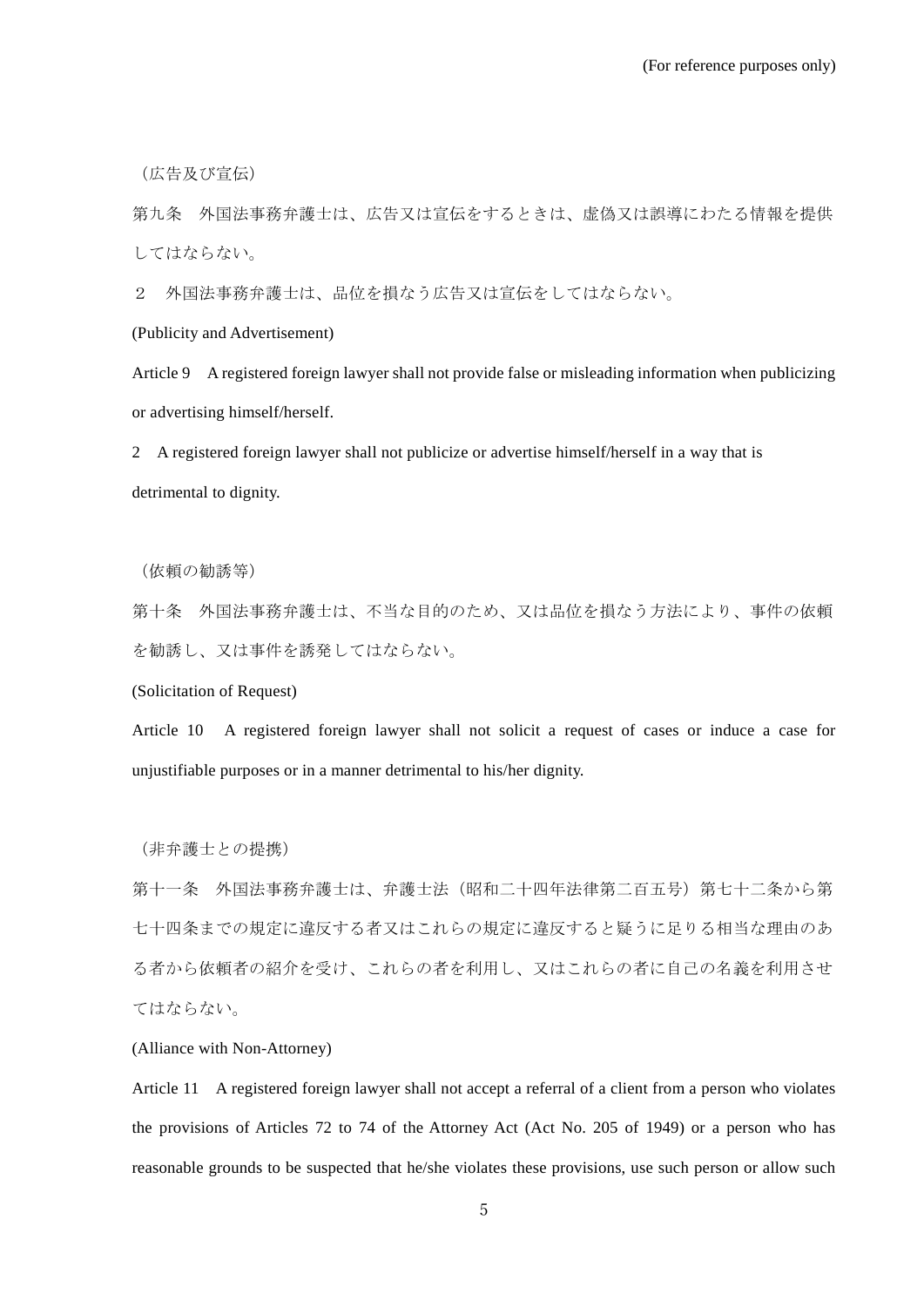person to use his/her own name.

(所属する事業体に関する制限)

第十一条の二 外国法事務弁護士は、法律事務の処理を目的とし、又は目的の一部とする外国 の法人、組合その他の事業体であって、次の各号のいずれかに該当するものに所属してはなら ない。

一 当該事業体の業務(法律事務の処理以外の業務であって、当該事業体の所在地の法令によ り当該事業体の目的とすることが認められているものを含む。以下この条において同じ。)に 参加しない非弁護士(弁護士でなく、かつ、外国弁護士(外国弁護士による法律事務の取扱い に関する特別措置法(昭和六十一年法律第六十六号。以下「特別措置法」という。)第二条第 二号に規定する外国弁護士をいう。)でない者をいう。以下この条において同じ。)に持分又 は議決権を与えるもの

二 当該事業体の業務に参加する非弁護士に持分又は議決権を与えるものであって、次のイ又 はロのいずれか又は双方の要件を欠くもの

イ 当該事業体の所在地の法令により存立が許容されていること。

ロ 当該事業体の業務に参加する非弁護士の持分及び議決権が五十パーセント未満に抑えられ ている等、弁護士又は外国弁護士の支配が制度的かつ実質的に確保されていること。

三 前二号に掲げるもののほか、当該事業体に対する非弁護士の関与により、外国法事務弁護 士の職務の独立を害するおそれがあると認められるもの

(Restriction about business entity to which it belongs)

Article 11-2 A registered foreign lawyer shall not belong to a foreign corporation, association or any other entity, the purpose of which is or includes provision of legal services and which falls under any of the following:

(1) An entity which grants equity interest or voting rights to non-lawyers (which means persons who are not attorneys or foreign lawyers (as such term is defined in the Special Measures Act concerning the Handling of Legal Services by Foreign Lawyers (Act No. 66 of 1986. Hereinafter referred to as "Special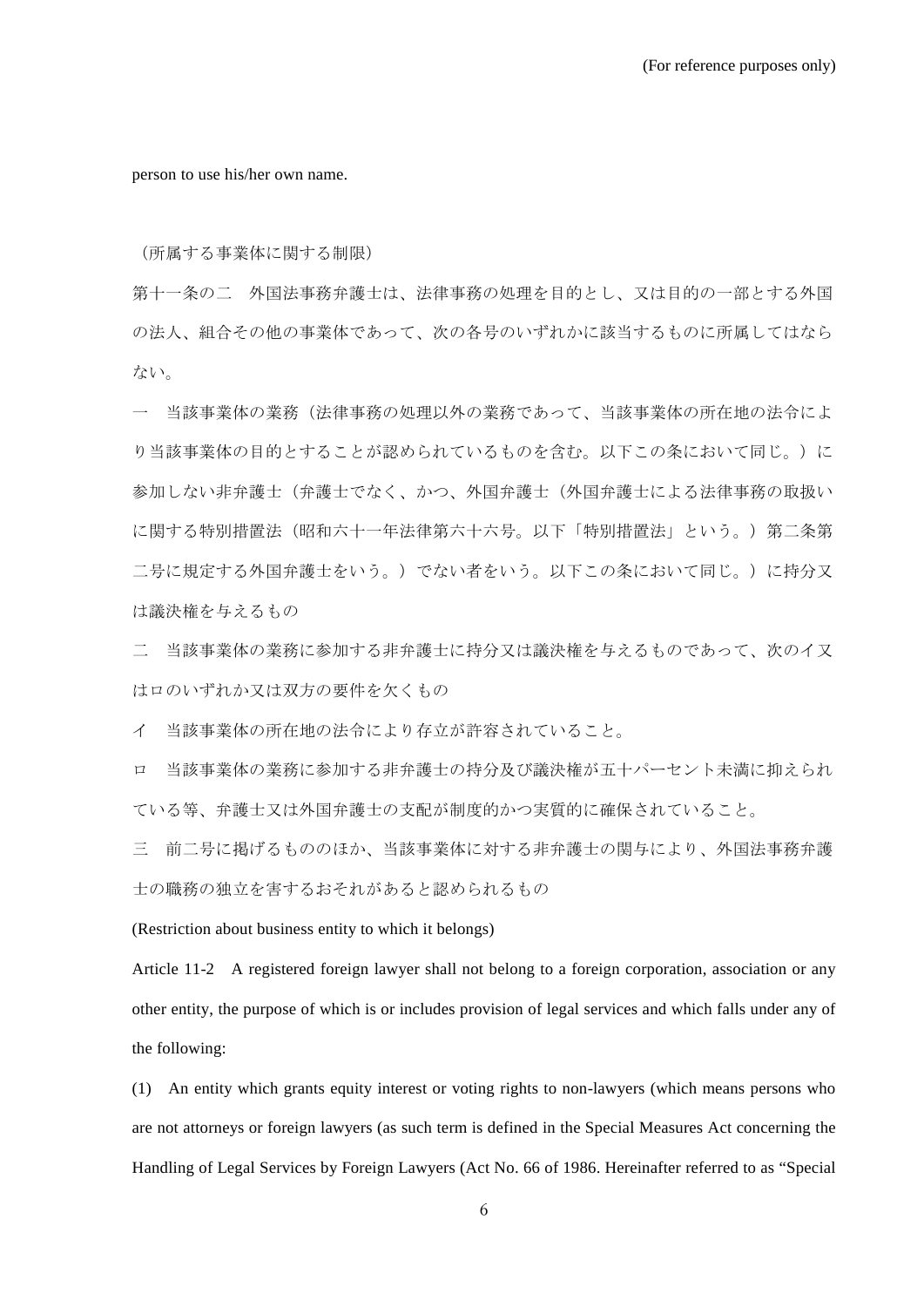Measures Act") Article 2, item (2)), hereinafter the same) who are not engaged in the services of the entity (including the services other than provision of legal services which are recognized as the purpose of the entity under the laws of jurisdiction where the entity is located, hereinafter the same).

(2) An entity which grants equity interest or voting rights to non-lawyers who are engaged in the services of the entity and does not meet the requirements set forth in either a, or b or both.

a That the existence of the entity is permitted by the laws of jurisdiction where the entity is located.

b That the equity interest or voting rights of non-lawyers who are engaged in the services of the entity are constrained to less than 50% or otherwise control by attorneys-at-law or foreign practicing attorney is structurally and effectively secured.

(3) In addition to those which are set forth in the preceding two items, the entity which is deemed as having the risk of impairing the independence of duties of a registered foreign lawyer by the involvement of non-lawyers in the entity.

(報酬分配の制限)

第十二条 外国法事務弁護士は、その職務に関する報酬を弁護士、弁護士法人、外国法事務弁 護士又は外国法事務弁護士法人でない者との間で分配してはならない。ただし、法令又は本会 若しくは所属弁護士会の定める会則に別段の定めがある場合その他正当な理由がある場合は、 この限りでない。

### (Restriction on Distribution of Fees)

Article 12 A registered foreign lawyer shall not apportion fees in respect of his/her duties between a person who is not an attorney, a legal professional corporation, a registered foreign lawyer or a registered foreign lawyer corporation. Provided, however, that this shall not apply to the cases otherwise provided for in the laws and regulations or in the articles of association of the bar association to which he/she belongs, or where there is any other justifiable reason.

### (依頼者紹介の対価)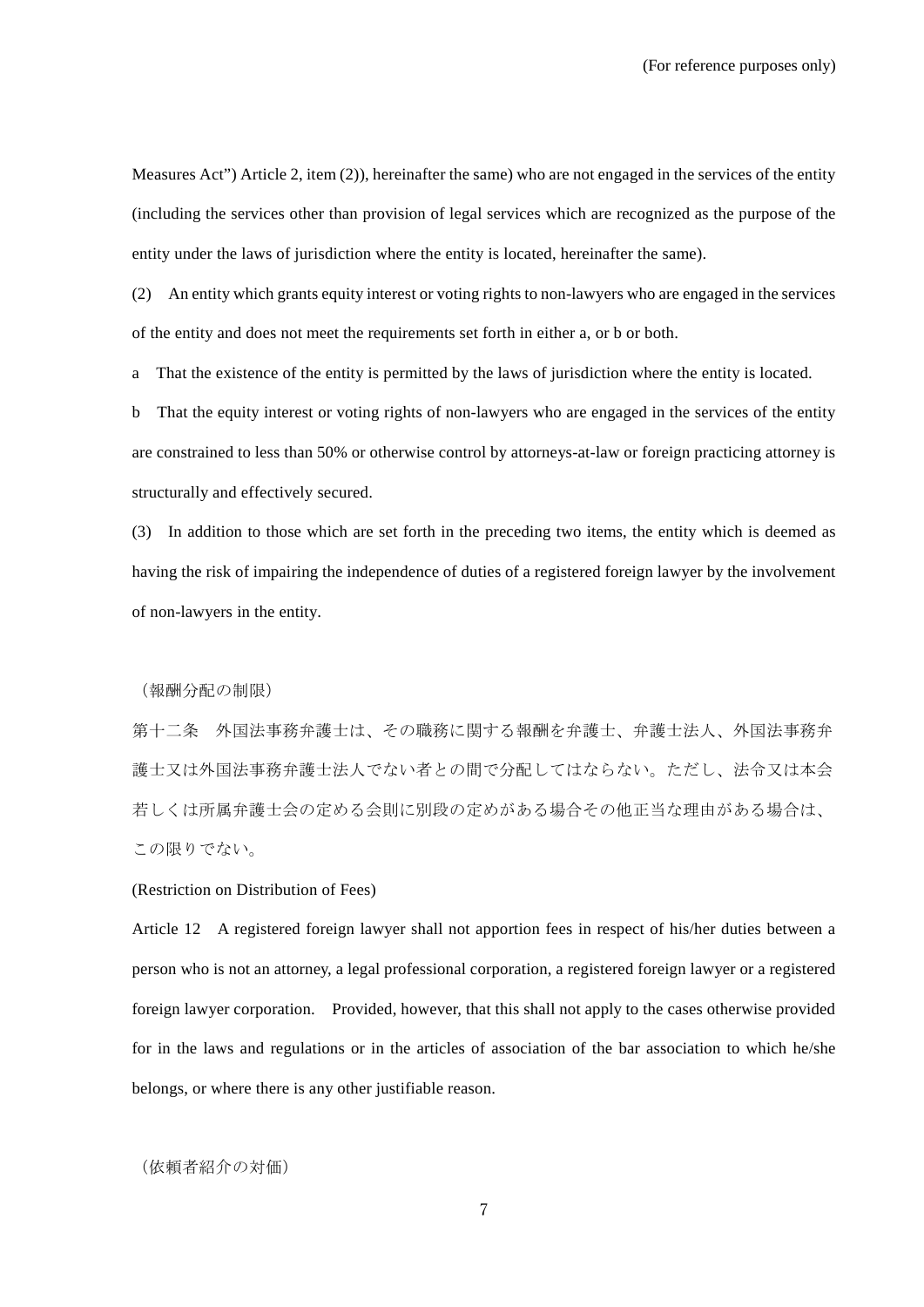第十三条 外国法事務弁護士は、依頼者の紹介を受けたことに対する謝礼その他の対価を支払 ってはならない。

2 外国法事務弁護士は、依頼者の紹介をしたことに対する謝礼その他の対価を受け取っては ならない。

(Compensation for Referral of Client)

Article 13 A registered foreign lawyer shall not pay any compensation or any other consideration for a referral of a client.

2 A registered foreign lawyer shall not receive any compensation or any other consideration for a referral of a client.

(違法行為の助長)

第十四条 外国法事務弁護士は、詐欺的取引、暴力その他の違法若しくは不正な行為を助長

し、又はこれらの行為を利用してはならない。

(Encouragement of Illegal Acts)

Article 14 A registered foreign lawyer shall not encourage or utilize fraudulent transactions, violence or other illegal or unlawful acts.

(品位を損なう事業への参加)

第十五条 外国法事務弁護士は、公序良俗に反する事業その他の品位を損なう事業を営み、若 しくはこれに加わり、又はこれらの事業に自己の名義を利用させてはならない。

(Participation in Businesses that Undermine Dignity)

Article 15 A registered foreign lawyer shall not engage in, or participate in, any business which is contrary to public policy or any other business which undermines dignity, or allow such business to use his/her own name.

(営利業務従事における品位保持)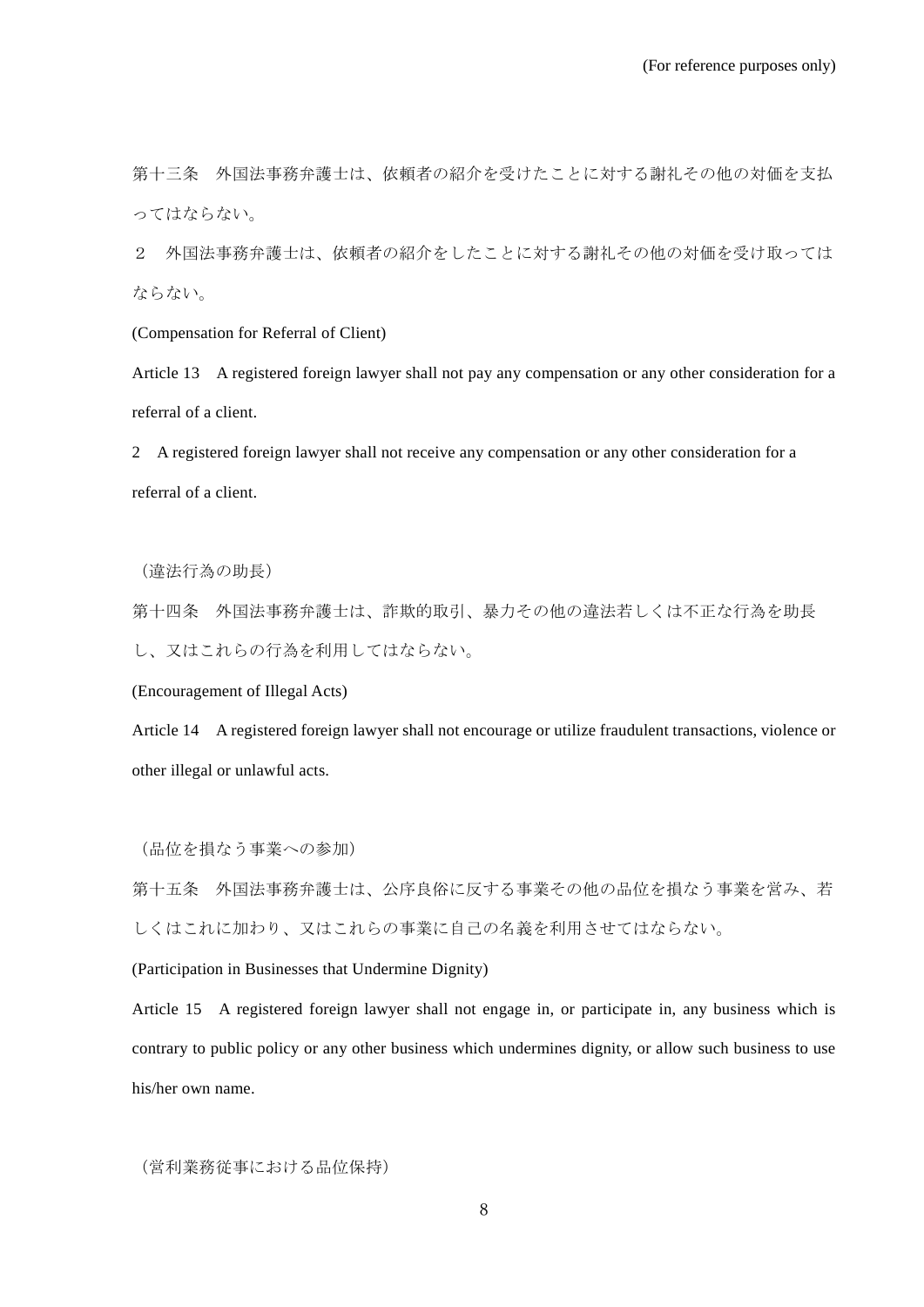第十六条 外国法事務弁護士は、自ら営利を目的とする業務を営むとき、又は営利を目的とす る業務を営む者の取締役、執行役その他業務を執行する役員若しくは使用人となったときは、 営利を求めることにとらわれて、品位を損なう行為をしてはならない。

(Preservation of dignity in profit-making work)

Article 16 When a registered foreign lawyer engages in a business for profit or becomes a director, executive officer, or other executive or employee of a person conducting businesses for profit, he/she shall not engage in any act which undermines his/her dignity, being bound to seek profit.

(係争目的物の譲受け)

第十七条 外国法事務弁護士は、係争の目的物を譲り受けてはならない。

(Assignment of a Subject Matter in Dispute)

Article 17 A registered foreign lawyer shall not obtain a subject matter in dispute.

(事件記録の保管等)

第十八条 外国法事務弁護士は、事件記録を保管し、又は廃棄するに際しては、秘密及びプラ イバシーに関する情報が漏れないように注意しなければならない。

(Retention of Case Records)

Article 18 A registered foreign lawyer shall, when storing or destroying case records, take care not to leak confidential and privacy-related information.

(事務職員等の指導監督)

第十九条 外国法事務弁護士は、事務職員その他の自らの職務に関与させた者が、その者の業 務に関し違法若しくは不当な行為に及び、又はその事務所の業務に関して知り得た秘密を漏ら し、若しくは利用することのないように指導及び監督をしなければならない。

# (Supervision of Staff Members)

Article 19 A registered foreign lawyer shall instruct and supervise staff, and other persons who have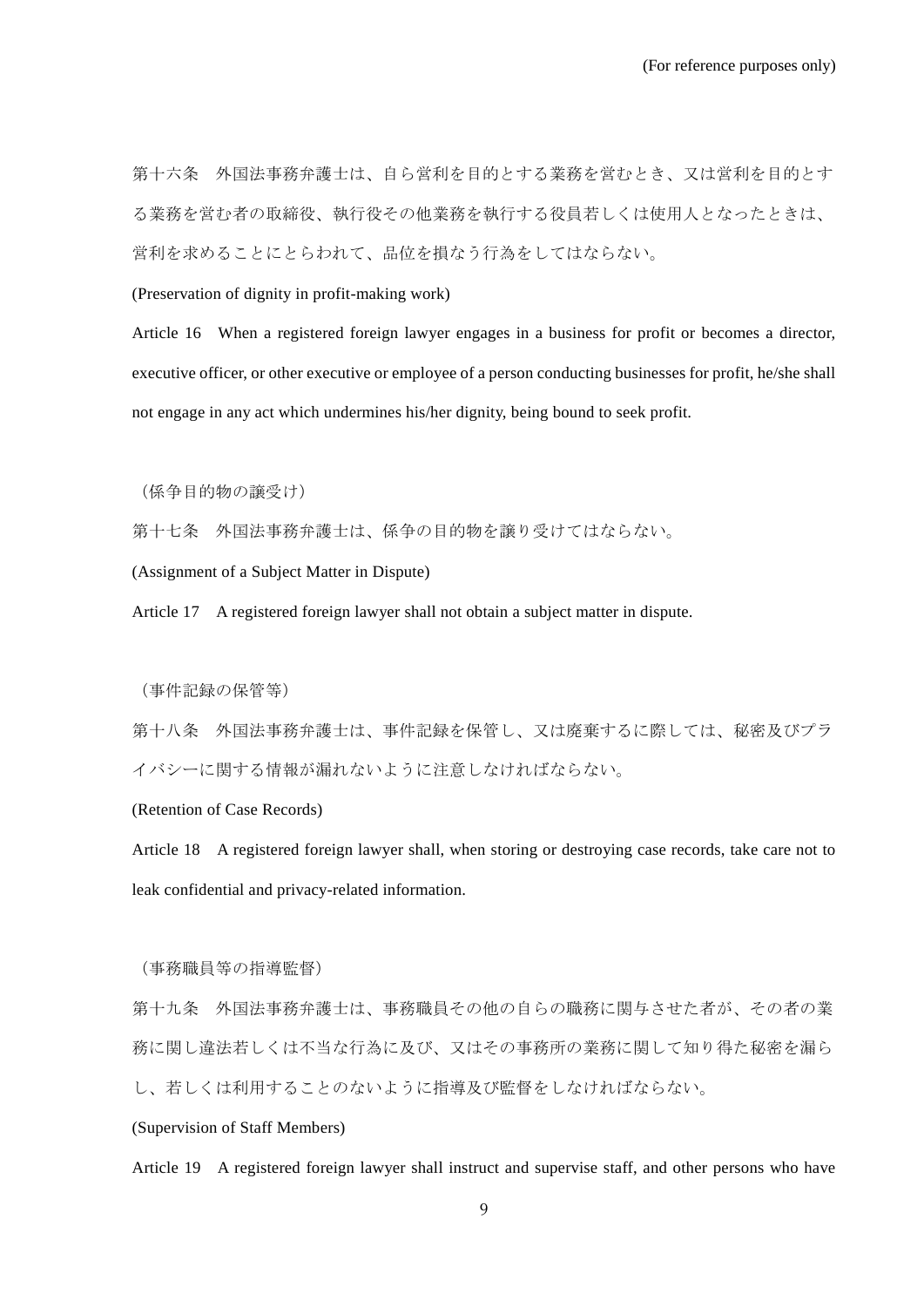engaged in his/her practice in such a way that they do not engage in illegal or unjust acts in the course of performing their duties, or that they do not disclose or utilize secrets that they have learned in the course of performing their duties in his/her office.

# 第三章 依頼者との関係における規律

# Chapter III Rules on the Relationship with Client

第一節 通則

Section 1 Common Rules

(依頼者との関係における自由と独立)

第二十条 外国法事務弁護士は、事件の受任及び処理に当たり、自由かつ独立の立場を保持す るように努める。

(Freedom and Independence in Relation to Client)

Article 20 A registered foreign lawyer shall endeavor to maintain a free and independent position when accepting and handling the cases.

(正当な利益の実現)

第二十一条 外国法事務弁護士は、良心に従い、依頼者の権利及び正当な利益を実現するよう に努める。

(Realization of Legitimate Interests)

Article 21 A registered foreign lawyer shall endeavor to realize the rights and legitimate interests of the client conscientiously.

(依頼者の意思の尊重)

第二十二条 外国法事務弁護士は、委任の趣旨に関する依頼者の意思を尊重して職務を行うも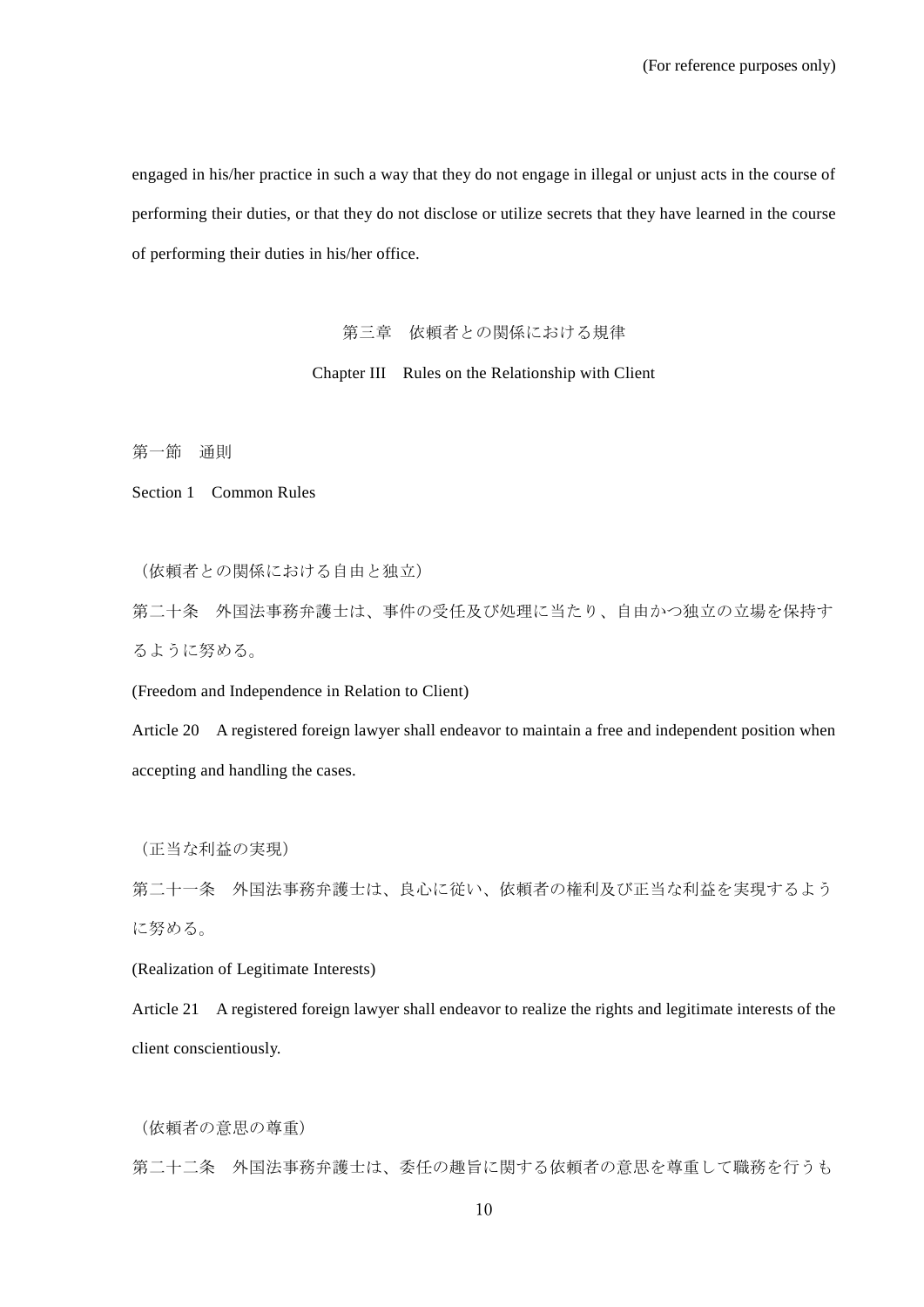のとする。

2 外国法事務弁護士は、依頼者が疾病その他の事情のためその意思を十分に表明できないと きは、適切な方法を講じて依頼者の意思の確認に努める。

(Respect for the Intentions of Client)

Article 22 A registered foreign lawyer shall perform his/her duties respecting the intentions of the client with regard to the purpose of the mandate.

2 A registered foreign lawyer shall endeavor, in the event a client is unable to fully express his/her intention due to illness or other circumstances, to confirm the client's intention by taking appropriate measures.

(秘密の保持)

第二十三条 外国法事務弁護士は、正当な理由なく、依頼者について職務上知り得た秘密を他 に漏らし、又は利用してはならない。

(Confidentiality)

Article 23 A registered foreign lawyer shall not, without justifiable grounds, divulge or utilize to others any confidential information which may come to his/her knowledge in the course of duties with respect to the client.

(外国法事務弁護士報酬)

第二十四条 外国法事務弁護士は、経済的利益、事案の難易、時間及び労力その他の事情に照 らして、適正かつ妥当な外国法事務弁護士報酬を提示しなければならない。

(Fees of Registered Foreign Lawyers)

Article 24 A registered foreign lawyer shall provide appropriate and reasonable fees of registered foreign lawyers, considering the economic benefit, difficulties in the case, hours and labor, and other circumstances.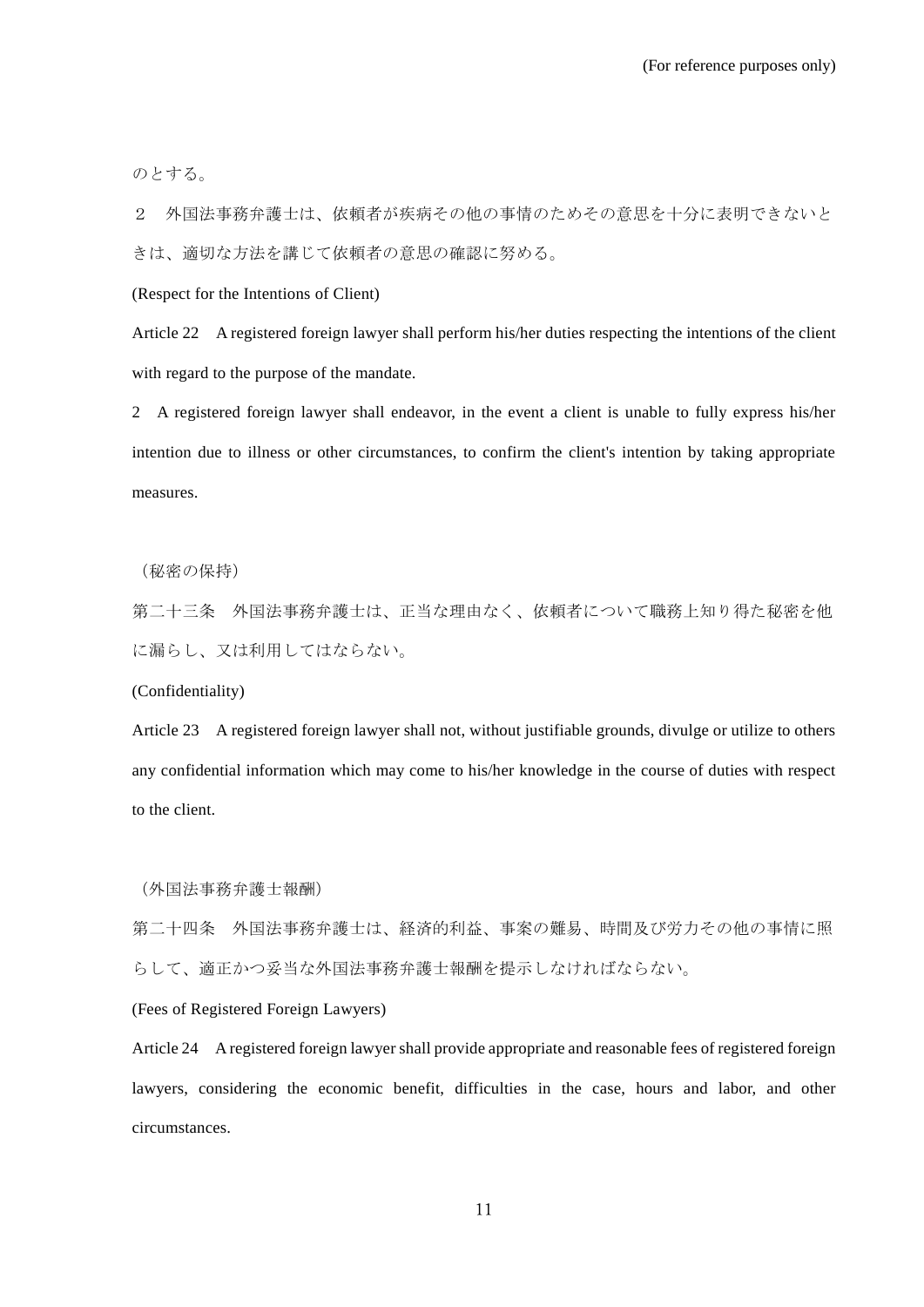(依頼者との金銭貸借等)

第二十五条 外国法事務弁護士は、特別の事情がない限り、依頼者と金銭の貸借をし、又は自 己の債務について依頼者に保証を依頼し、若しくは依頼者の債務について保証をしてはならな い。

(Money Lending and Borrowing with Client)

Article 25 Unless there are special circumstances, a registered foreign lawyer shall not lend or borrow money from the client, or ask the client to guarantee his/her debt, or guarantee the client's debt.

(依頼者との紛議)

第二十六条 外国法事務弁護士は、依頼者との信頼関係を保持し紛議が生じないように努め、 紛議が生じたときは、所属弁護士会の紛議調停で解決するように努める。

(Dispute with a Client)

Article 26 A registered foreign lawyer shall endeavor to maintain the trusting relationship with the client and avoid any dispute, and shall endeavor to resolve any dispute through the mediation organized by the bar association to which he/she belongs.

#### 第二節 職務を行い得ない事件の規律

Section 2 Rules on Cases That Registered Foreign Lawyer May Not Undertake

(職務を行い得ない事件)

第二十七条 外国法事務弁護士は、次の各号のいずれかに該当する事件については、その職務 を行ってはならない。ただし、第三号に掲げる事件については、受任している事件の依頼者が 同意した場合は、この限りでない。

一 相手方の協議を受けて賛助し、又はその依頼を承諾した事件

二 相手方の協議を受けた事件で、その協議の程度及び方法が信頼関係に基づくと認められる もの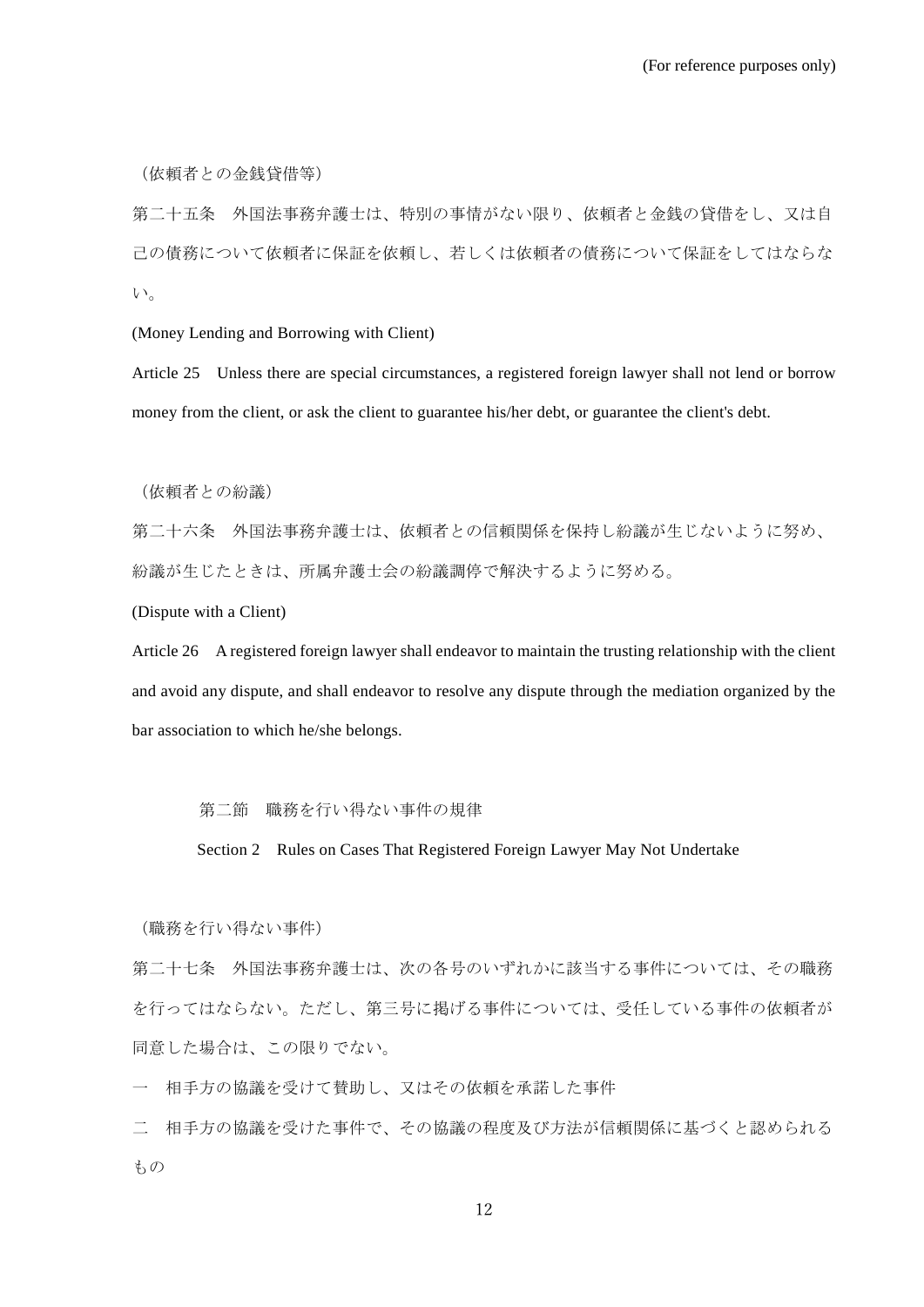三 受任している事件の相手方からの依頼による他の事件

四 公務員として職務上取り扱った事件

五 仲裁、調停、和解斡旋その他の裁判外紛争解決手続機関の手続実施者として取り扱った事 件

(Cases that a Registered Foreign Lawyer May Not Undertake)

Article 27 A registered foreign lawyer shall not perform his/her duties in cases falling under any of the following items, except where the client of the case set forth in item (3) consents to the undertaking:

(1) Cases in which he/she provided support to the other party after consultations, or accepted the other party as his/her client;

(2) Cases in which he/she was consulted by the other party and where the extent and form of the consultation is found to be based on a relationship of mutual trust;

(3) Cases requested by the other party to a case that has already been undertaken by the registered foreign lawyer;

(4) Cases that he/she handled as a public officer in the course of performing his/her duties;

(5) Cases that he/she handled as a person conducting the procedures of the alternative dispute resolution including arbitration, mediation, conciliation and others.

(同前)

第二十八条 外国法事務弁護士は、前条に規定するもののほか、次の各号のいずれかに該当す る事件については、その職務を行ってはならない。ただし、第一号及び第四号に掲げる事件に ついてその依頼者が同意した場合、第二号に掲げる事件についてその依頼者及び相手方が同意 した場合並びに第三号に掲げる事件についてその依頼者及び他の依頼者のいずれもが同意した 場合は、この限りでない。

一 相手方が配偶者、直系血族、兄弟姉妹又は同居の親族である事件

二 受任している他の事件の依頼者又は継続的な法律事務の提供を約している者を相手方とす る事件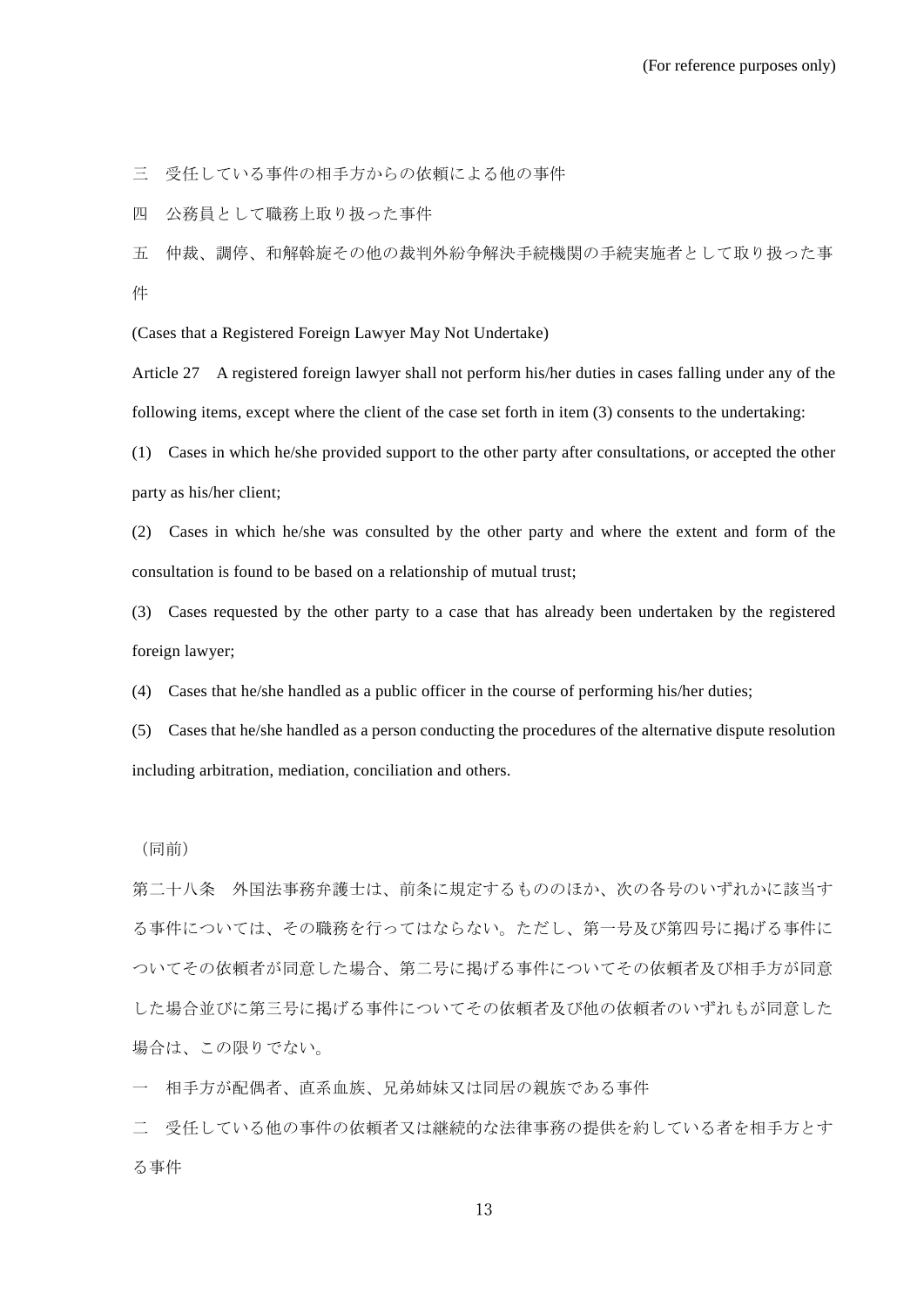三 依頼者の利益と他の依頼者の利益が相反する事件

四 依頼者の利益と自己の経済的利益が相反する事件

(Ditto)

Article 28 In addition to what is provided for in the preceding Article, a registered foreign lawyer shall not perform his/her duties in cases falling under any of the following items. Provided, however, that this shall not apply where the client consents to the undertaking in the cases of items (1) and (4), where the client and the other party consent to the undertaking in the case of item (2), or where both the client and the other client consent to the undertaking in the case of item (3).

(1) Cases where the other party is a spouse, lineal relative by blood, sibling, or relative living together;

(2) Cases where the other party is a client in another case, or a person to whom he/she has promised to continuously provide legal services;

(3) Cases in which the interests of the client conflict with those of other clients;

(4) Cases where the interests of the client conflict with the economic interests of the registered foreign lawyer. .

第三節 事件の受任時における規律

Section 3 Rules on Matters at the Time of Undertaking Cases

(受任の際の説明等)

第二十九条 外国法事務弁護士は、事件を受任するに当たり、依頼者から得た情報に基づき、 事件の見通し、処理の方法並びに外国法事務弁護士報酬及び費用について、適切な説明をしな ければならない。

2 外国法事務弁護士は、事件について、依頼者に有利な結果となることを請け合い、又は保 証してはならない。

3 外国法事務弁護士は、依頼者の期待する結果が得られる見込みがないにもかかわらず、そ の見込みがあるように装って事件を受任してはならない。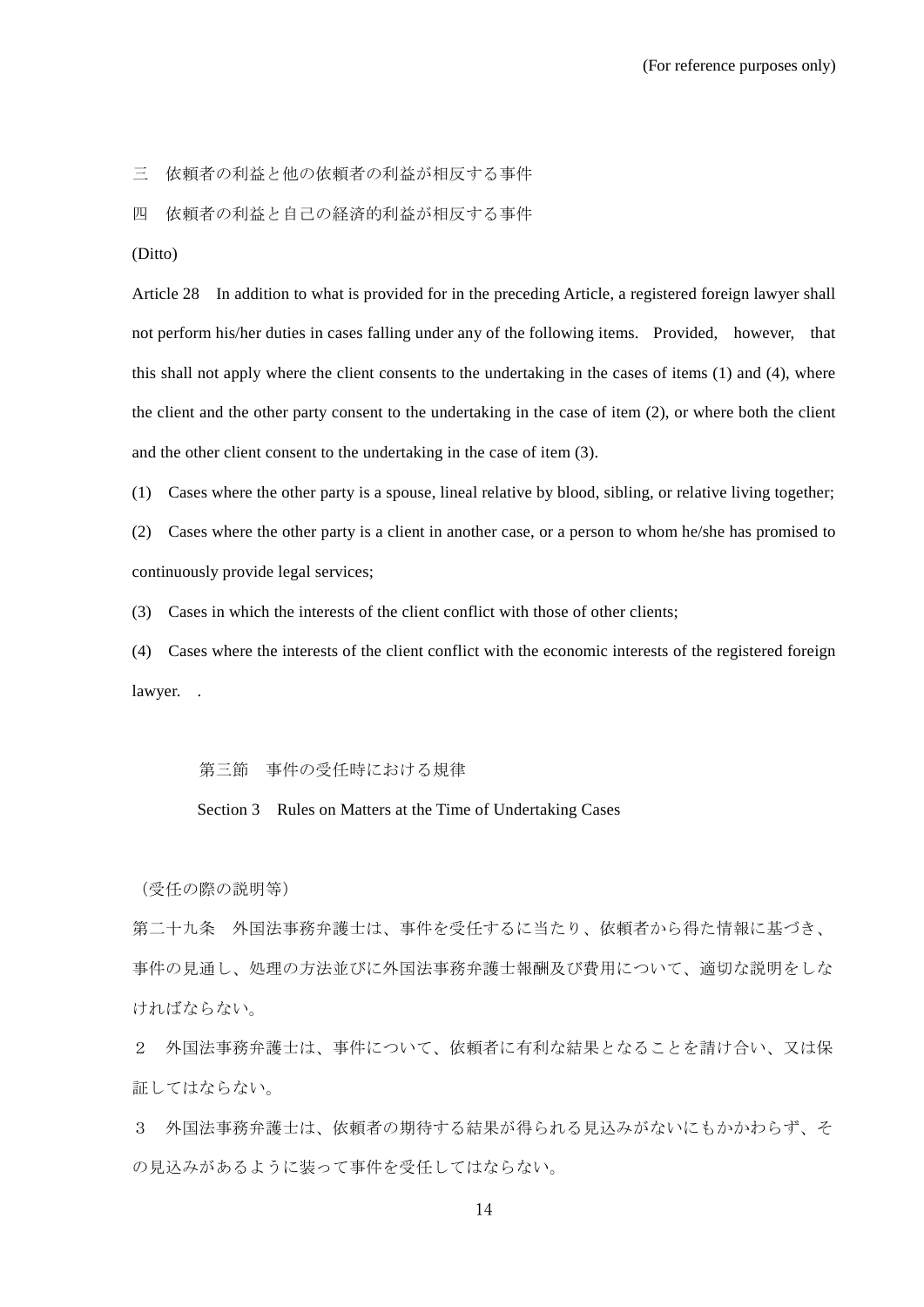(Explanation at the Time of Assignment)

Article 29 When accepting a case, a registered foreign lawyer shall provide appropriate explanations on the prospects of the case, the methods of handling the case, and the fees of registered foreign lawyers, and expenses based on the information obtained from the client.

2 A registered foreign lawyer shall not offer assurances or guarantee that the case will result in favor of the client.

3 A registered foreign lawyer shall not accept the case pretending that the expected result of the client is likely to be obtained, even though such result is unlikely.

(委任契約書の作成)

第三十条 外国法事務弁護士は、事件を受任するに当たり、外国法事務弁護士報酬に関する事 項を含む委任契約書を作成しなければならない。ただし、委任契約書を作成することに困難な 事由があるときは、その事由がやんだ後、これを作成する。

2 前項の規定にかかわらず、受任する事件が、法律相談、簡易な書面の作成又は顧問契約そ の他継続的な契約に基づくものであるときその他合理的な理由があるときは、委任契約書の作 成を要しない。

(Preparation of Written Mandate)

Article 30 In accepting a case, a registered foreign lawyer shall prepare a written mandate containing fees of registered foreign lawyers. Provided, however, that when there are grounds for difficulty in preparing a written mandate, such document shall be prepared after such grounds have ceased to exist.

2 Notwithstanding the provisions of the preceding paragraph, in cases where the entrusted case is a legal consultation, the preparation of a simple document, or based on an advisory contract or any other continuous contract, or where there are other reasonable grounds, the preparation of a mandate shall not be required.

(不当な事件の受任)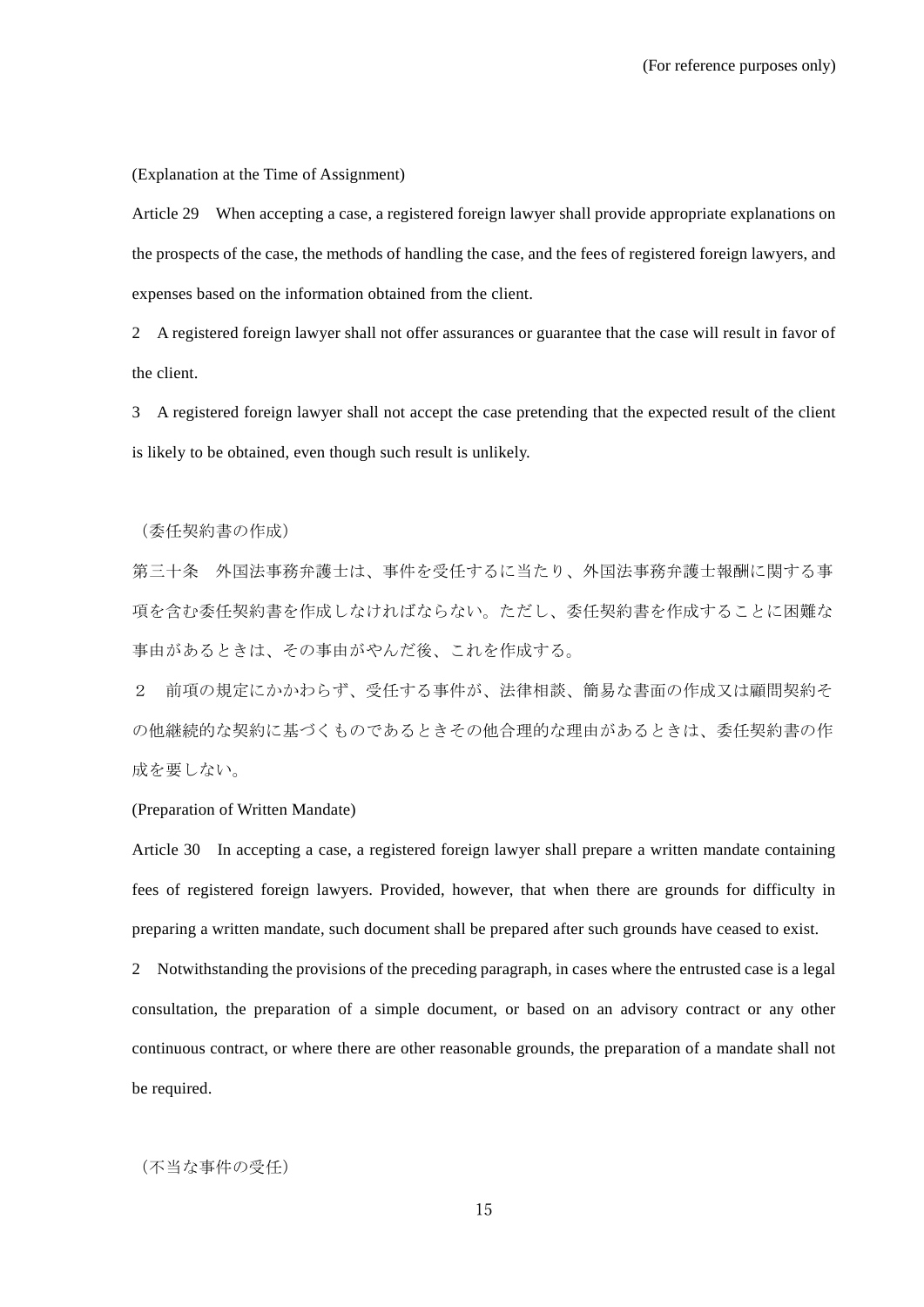第三十一条 外国法事務弁護士は、依頼の目的又は事件処理の方法が明らかに不当な事件を受 任してはならない。

(Acceptance of Illegitimate Cases)

Article 31 A registered foreign lawyer shall not accept cases in which the purpose of the request or the method of handling the case is clearly illegitimate.

(不利益事項の説明)

第三十二条 外国法事務弁護士は、同一の事件について複数の依頼者があってその相互間に利 害の対立が生じるおそれがあるときは、事件を受任するに当たり、依頼者それぞれに対し、辞 任の可能性その他の不利益を及ぼすおそれのあることを説明しなければならない。

(Explanation of Disadvantageous Matters)

Article 32 When there are two or more clients in the same case and there is a risk of conflicts of interest between them, a registered foreign lawyer shall, when accepting the case, explain to each client the possibility of resignation and any other disadvantages that may arise.

(権利保護のための制度の説明)

第三十三条 外国法事務弁護士は、依頼者に対し、事案に応じ、資力の乏しい者の権利保護の ための制度を説明し、裁判を受ける権利が保障されるように努める。

(Explanation of the System for Right Protection)

Article 33 A registered foreign lawyer shall endeavor to explain to clients, on a case-by-case basis, the systems for protecting the rights of persons with limited financial resources, so that their right to trial is guaranteed.

(受任の諾否の通知)

第三十四条 外国法事務弁護士は、事件の依頼があったときは、速やかに、その諾否を依頼者 に通知しなければならない。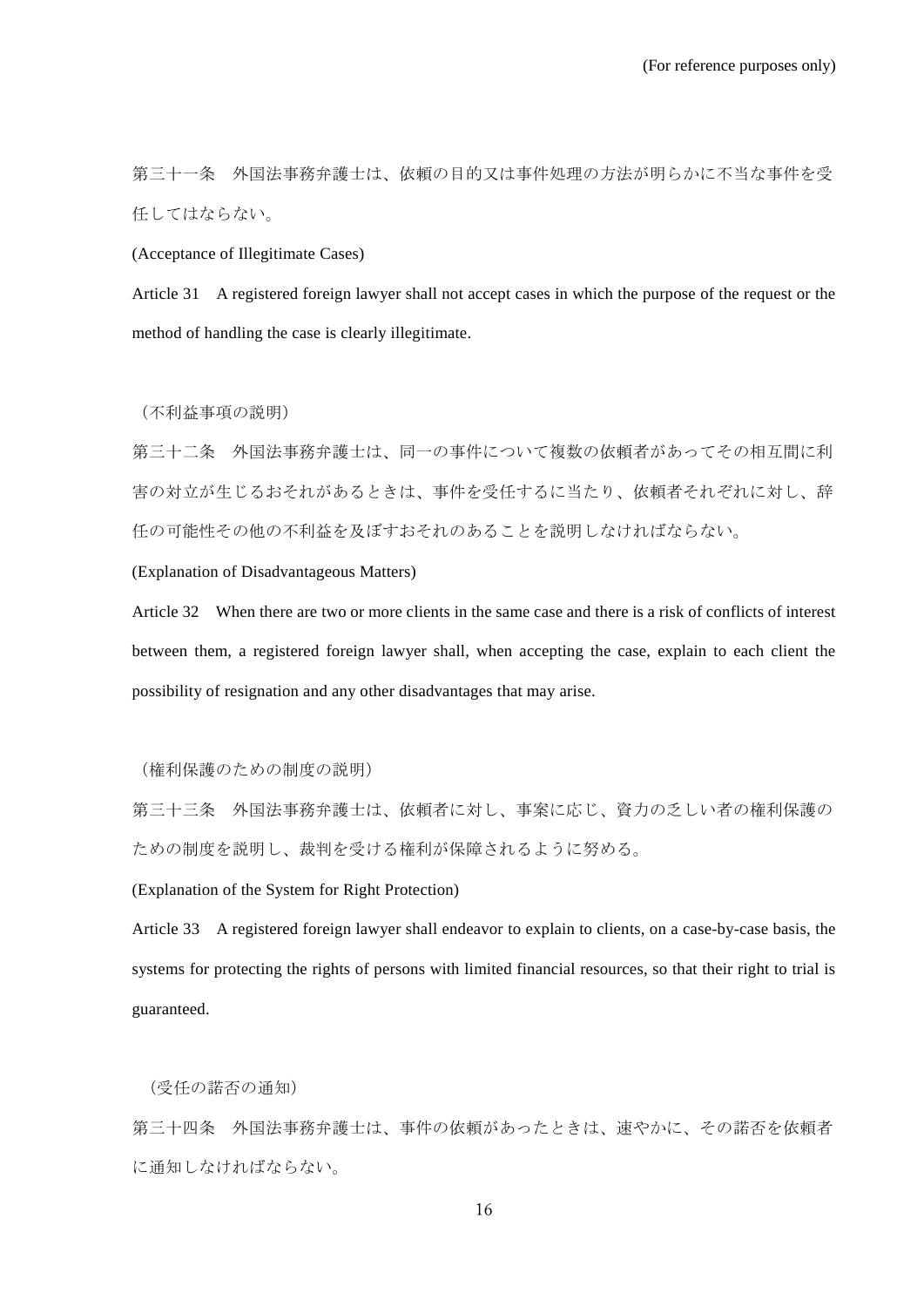(Notice of Whether or Not to Accept a Case)

Article 34 A registered foreign lawyer shall, when requested to undertake a case, promptly notify the client whether or not he/she will accept the case.

第四節 事件の処理における規律

Section 4 Rules on the Handling of Cases

(事件の処理)

第三十五条 外国法事務弁護士は、事件を受任したときは、速やかに着手し、遅滞なく処理し なければならない。

(Handling of Cases)

Article 35 When a registered foreign lawyer has accepted a case, he/she shall promptly commence and proceed with it without delay.

(事件処理の報告及び協議)

第三十六条 外国法事務弁護士は、必要に応じ、依頼者に対して、事件の経過及び事件の帰趨 に影響を及ぼす事項を報告し、依頼者と協議しながら事件の処理を進めなければならない。

(Reporting and Consultation on the Handling of Cases)

Article 36 A registered foreign lawyer shall, as needed, report to the client the progress of the case and matters affecting the outcome of the case, and proceed with the handling of the case in consultation with the client.

(法令等の調査)

第三十七条 外国法事務弁護士は、事件の処理に当たり、必要な法令の調査を怠ってはならな い。

2 外国法事務弁護士は、事件の処理に当たり、必要かつ可能な事実関係の調査を行うように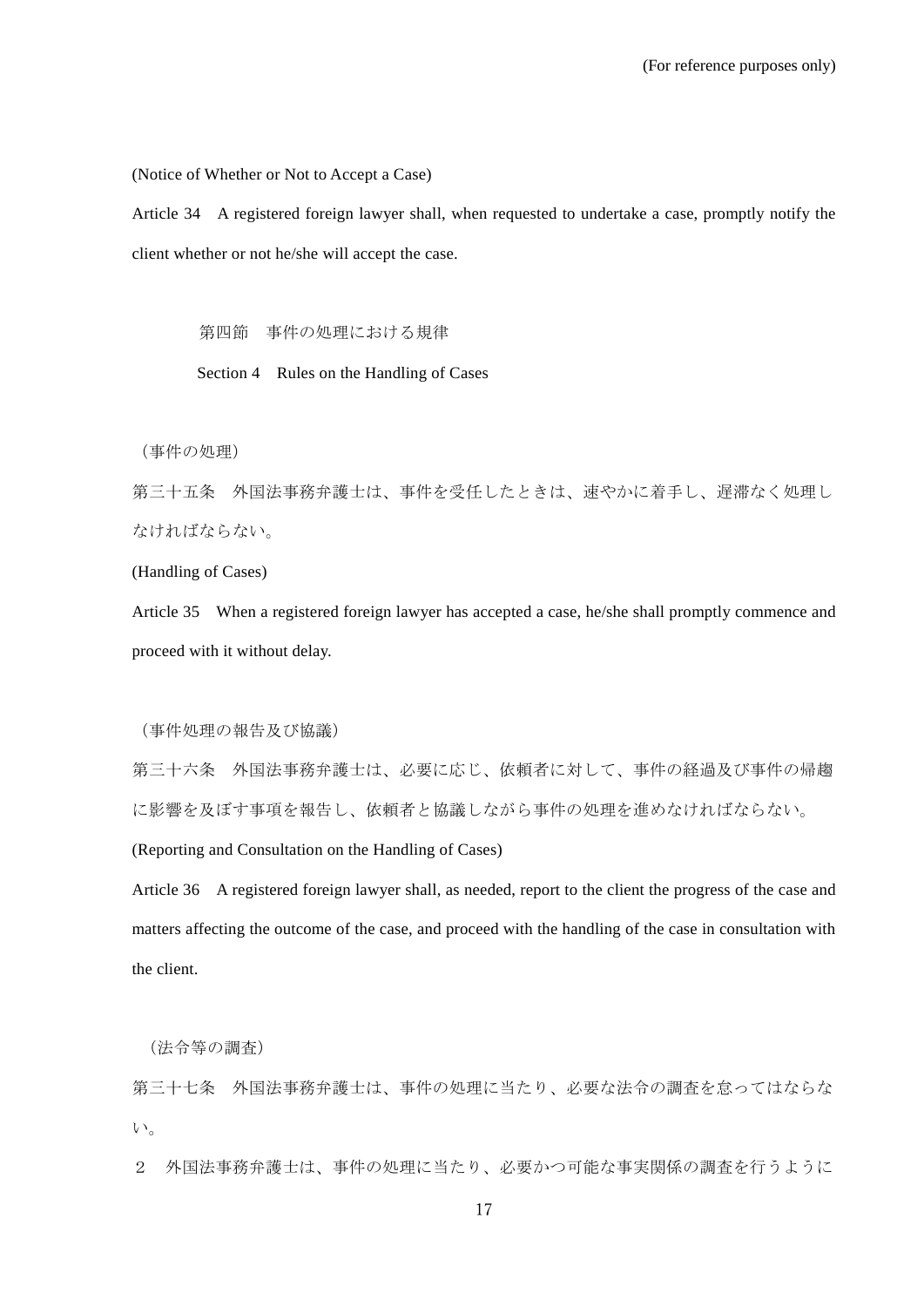努める。

(Research of Laws and Regulations)

Article 37 A registered foreign lawyer shall not neglect to conduct research on the laws and regulations required for the handling of the case.

2 In handling the case, a registered foreign lawyer shall endeavor to conduct all necessary and possible research on the facts of the case.

(預り金の保管)

第三十八条 外国法事務弁護士は、事件に関して依頼者、相手方その他利害関係人から金員を 預かったときは、自己の金員と区別し、預り金であることを明確にする方法で保管し、その状 況を記録しなければならない。

(Storage of Deposits)

Article 38 When a registered foreign lawyer has received a sum of money from a client, the other party, or any other interested party with regard to a case, he/she shall separate it from his/her own funds, store it in a manner that makes it clear that it is a deposit, and record the situation.

(預り品の保管)

第三十九条 外国法事務弁護士は、事件に関して依頼者、相手方その他利害関係人から書類そ の他の物品を預かったときは、善良な管理者の注意をもって保管しなければならない。

(Storage of Deposited Items)

Article 39 When a registered foreign lawyer has received documents or other items with regard to a case from a client, the other party, or any other interested party, he/she shall store them with the care of a good manager.

(他の弁護士等の参加)

第四十条 外国法事務弁護士は、受任している事件について、依頼者が弁護士、弁護士法人、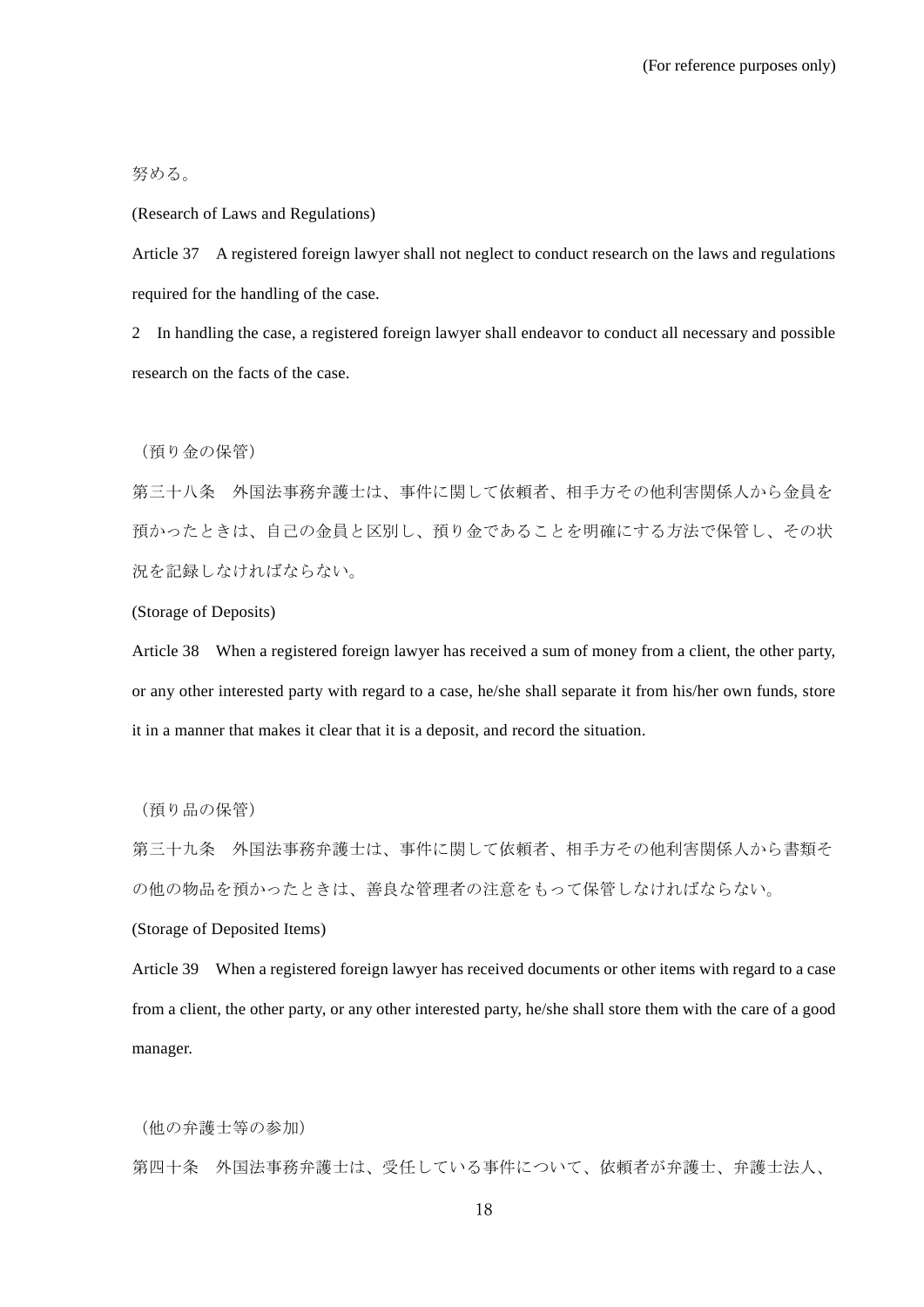他の外国法事務弁護士又は外国法事務弁護士法人に依頼をしようとするときは、正当な理由な く、これを妨げてはならない。

(Participation of Other Attorneys)

Article 40 A registered foreign lawyer shall not, without justifiable grounds, prevent a client from engaging an attorney, a legal professional corporation, another registered foreign lawyer, or a registered foreign lawyer corporation with respect to a case he/she is handling.

(受任弁護士等との間の意見不一致)

第四十一条 外国法事務弁護士は、同一の事件を受任している弁護士、弁護士法人、他の外国 法事務弁護士又は外国法事務弁護士法人との間に事件の処理について意見が一致せず、これに より、依頼者に不利益を及ぼすおそれがあるときは、依頼者に対し、その事情を説明しなけれ ばならない。

(Disagreement by and among Attorneys)

Article 41 If there is a conflict of opinion on the handling of the case between a registered foreign lawyer and an attorney, a legal professional corporation, another registered foreign lawyer, or a registered foreign lawyer corporation, who are in charge of the same case, and if such conflict of opinion may be prejudicial to the client, he/she shall explain the circumstances to the client.

(受任後の利害対立)

第四十二条 外国法事務弁護士は、複数の依頼者があって、その相互間に利害の対立が生じる おそれのある事件を受任した後、依頼者相互間に現実に利害の対立が生じたときは、依頼者そ れぞれに対し、速やかに、その事情を告げて、辞任その他の事案に応じた適切な措置を採らな ければならない。

(Conflict of Interest after Assignment)

Article 42 After accepting a case where there are multiple clients and there is a risk of conflict of interest between them, and if such conflict actually emerges, a registered foreign lawyer shall promptly inform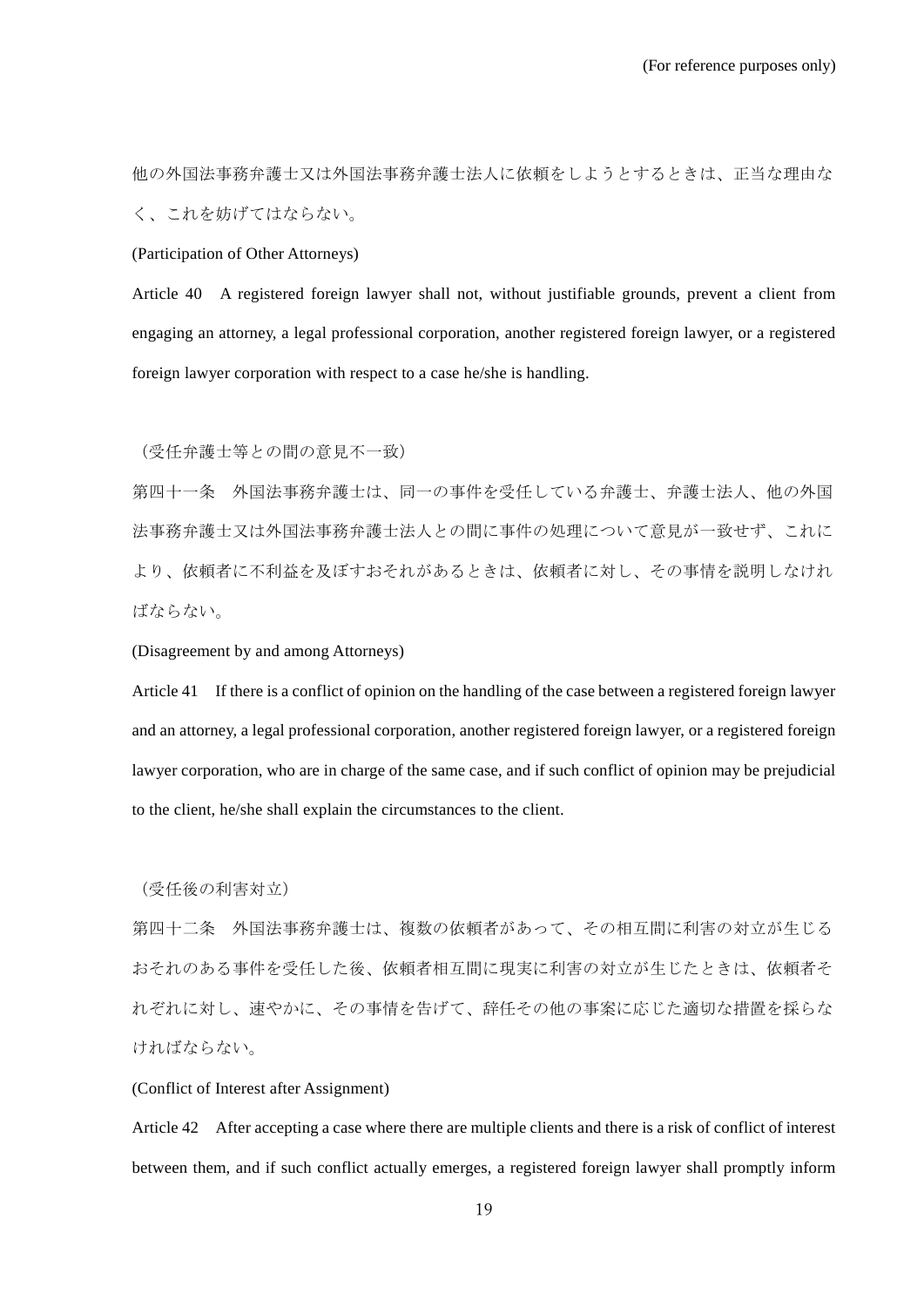each client of the circumstances and take appropriate measures in accordance with the case, such as resignation.

(信頼関係の喪失)

第四十三条 外国法事務弁護士は、受任した事件について、依頼者との間に信頼関係が失わ れ、かつ、その回復が困難なときは、その旨を説明し、辞任その他の事案に応じた適切な措置 を採らなければならない。

(Loss of Trust)

Article 43 When a trusting relationship with a client has been lost and it is difficult to restore the relationship, a registered foreign lawyer shall explain to that effect and take appropriate measures according to the case, such as resignation.

第五節 事件の終了時における規律

Section 5 Rules on the Termination of Cases

(処理結果の説明)

第四十四条 外国法事務弁護士は、委任の終了に当たり、事件処理の状況又はその結果に関 し、必要に応じ法的助言を付して、依頼者に説明しなければならない。

(Explanation of Case Outcome)

Article 44 Upon termination of the mandate, a registered foreign lawyer shall explain to the client the status of the handling of the case or the outcome thereof, with legal advice as needed.

(預り金等の返還)

第四十五条 外国法事務弁護士は、委任の終了に当たり、委任契約に従い、金銭を清算した 上、預り金及び預り品を遅滞なく返還しなければならない。

(Return of Deposits)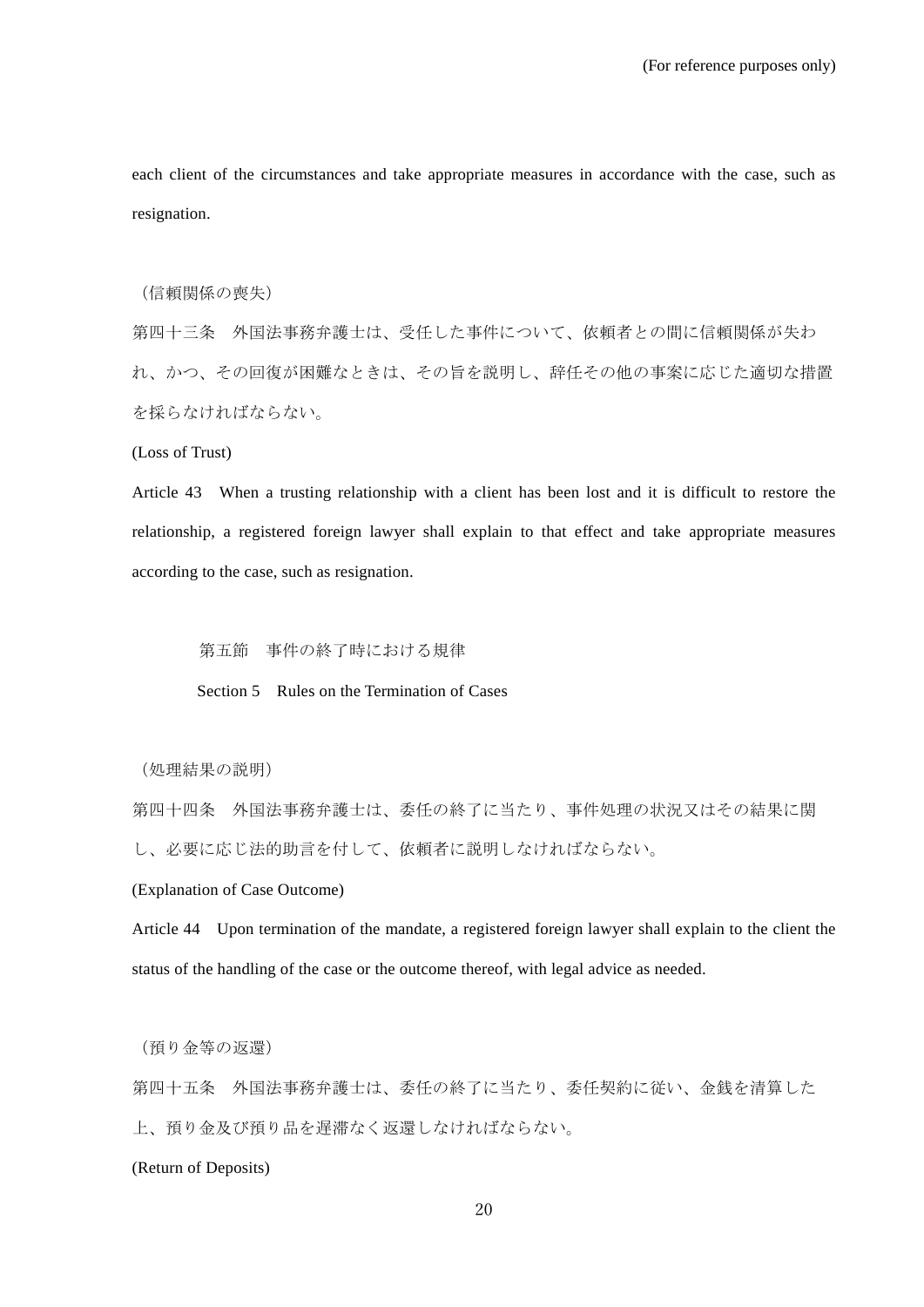Article 45 Upon termination of the mandate, a registered foreign lawyer shall settle the money and return the deposited money and items without delay in accordance with the contract of mandate.

#### 第四章 組織内外国法事務弁護士における規律

# Chapter IV Rules on In-House Registered Foreign Lawyers

(自由と独立)

第四十六条 官公署又は公私の団体(弁護士法人及び外国法事務弁護士法人を除く。以下これ らを合わせて「組織」という。)において職員若しくは使用人となり、又は取締役、理事その 他の役員となっている外国法事務弁護士(以下「組織内外国法事務弁護士」という。)は、外 国法事務弁護士の使命及び外国法事務弁護士の本質である自由と独立を自覚し、良心に従って 職務を行うように努める。

(Freedom and Independence)

Article 46 A registered foreign lawyer who becomes an official or employee of a public agency or private organization (excluding legal professional corporation and registered foreign lawyer corporation; hereinafter collectively referred to as the "Organization") or becomes a director or other executives of such organization (hereinafter referred to as the "In-House Registered Foreign Lawyer") shall be aware of the mission of registered foreign lawyers and the freedom and independence which constitute the essence of being a registered foreign lawyer, and shall endeavor to perform his/her duties in accordance with conscience.

(違法行為に対する措置)

第四十七条 組織内外国法事務弁護士は、その担当する職務に関し、その組織に属する者が業 務上法令に違反する行為を行い、又は行おうとしていることを知ったときは、その者、自らが 所属する部署の長又はその組織の長、取締役会若しくは理事会その他の上級機関に対する説明 又は勧告その他のその組織内における適切な措置を採らなければならない。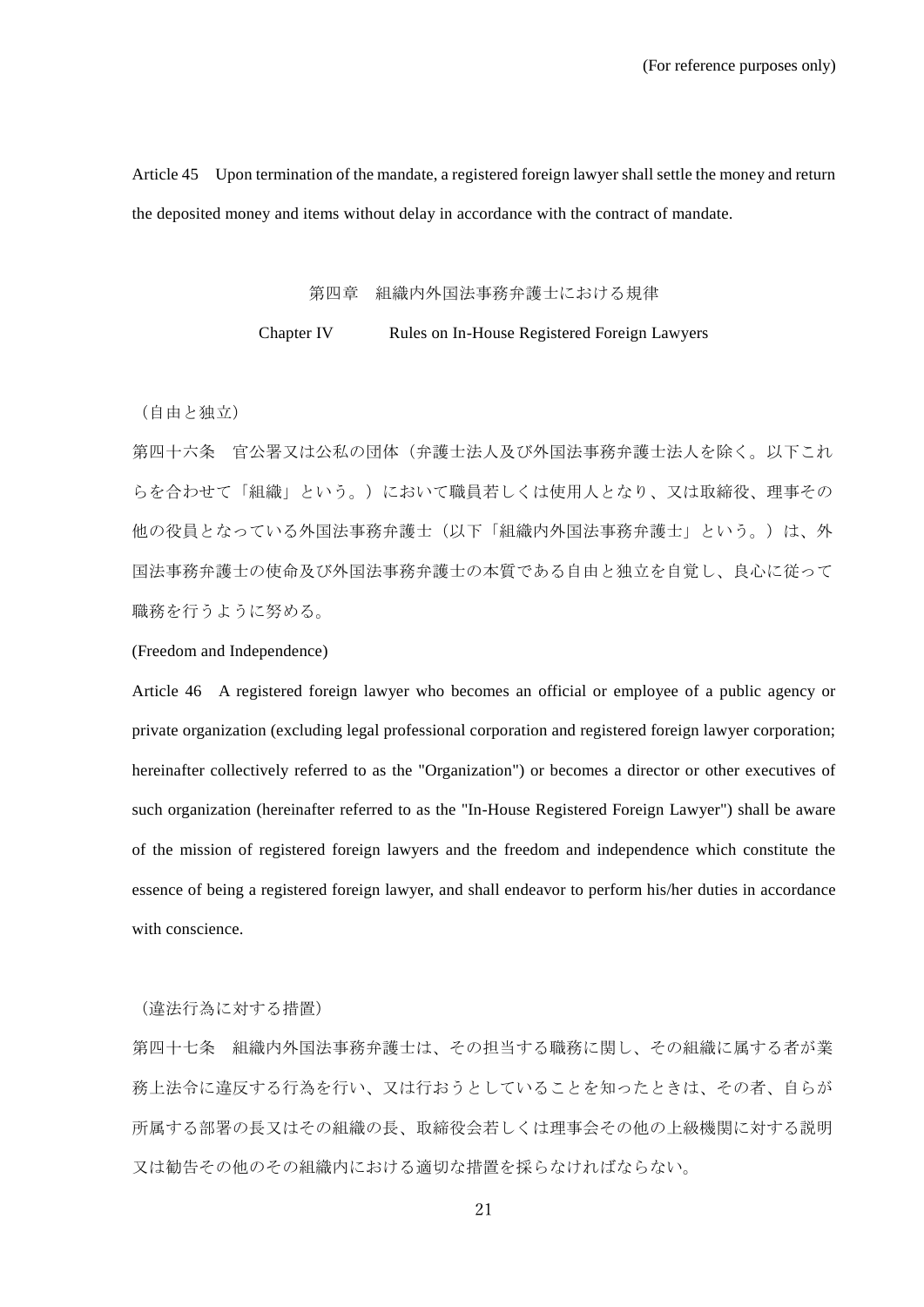(Measures Against Illegal Actions)

Article 47 When an In-House Registered Foreign Lawyer has come to know, in the course of his/her duties, that a person belonging to the Organization has committed or is about to engage in an act in violation of laws and regulations, he/she shall provide explanation or recommendation to the offending person, the head of the department of the In-House Attorney, the head of the Organization, the board of directors, governing body or other senior organization, or take other appropriate measures within the Organization.

# 第五章 事件の相手方との関係における規律

### Chapter V Rules on Relationship with the Other Party of Cases

(相手方本人との直接交渉)

第四十八条 外国法事務弁護士は、相手方に法令上の資格を有する代理人が選任されたとき は、正当な理由なく、その代理人の承諾を得ないで直接相手方と交渉してはならない。

(Direct Negotiations with the Other Party)

Article 48 When a legally qualified agent has been appointed by the other party, a registered foreign lawyer shall not contact or negotiate directly with the other party without the consent of such agent or without a justifiable reason.

(相手方からの利益の供与)

第四十九条 外国法事務弁護士は、受任している事件に関し、相手方から利益の供与若しくは 供応を受け、又はこれを要求し、若しくは約束をしてはならない。

(Acceptance of Profits from the Other Party)

Article 49 A registered foreign lawyer shall not accept, demand, or promise to accept, any profit or entertainment from the other party in connection with a case that the attorney has undertaken.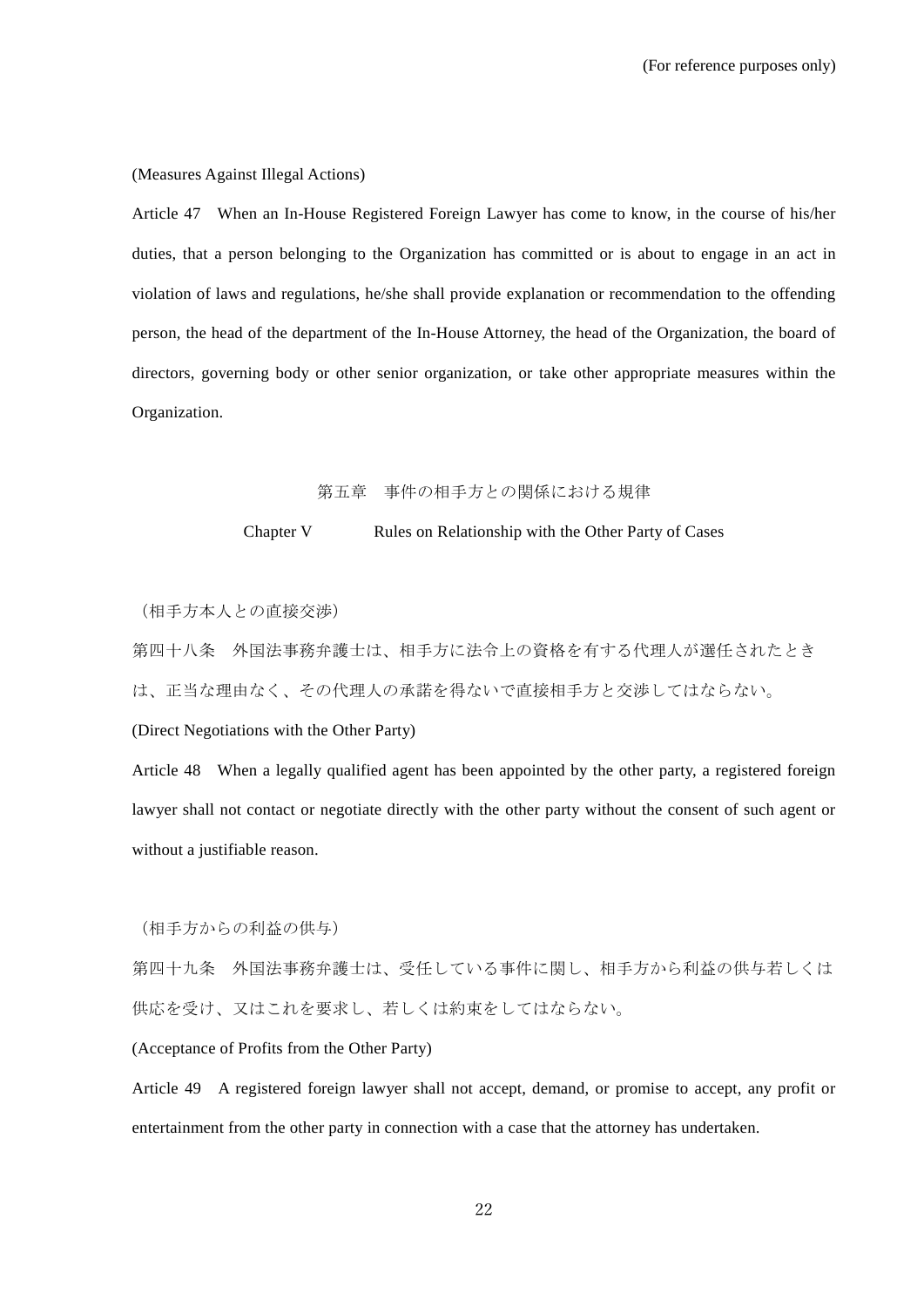(相手方に対する利益の供与)

第五十条 外国法事務弁護士は、受任している事件に関し、相手方に対し、利益の供与若しく は供応をし、又は申込みをしてはならない。

(Provision of Profits to the Other Party)

Article 50 A registered foreign lawyer shall not give, provide, or offer to give, any profit or entertainment to the other party in connection with a case that the attorney has undertaken.

#### 第六章 共同事務所における規律

Chapter VI Rules on Joint Offices

(遵守のための措置)

第五十一条 複数の外国法事務弁護士が事務所(外国法事務弁護士法人の事務所である場合を 除く。)を共にする場合(以下この事務所を「共同事務所」という。)において、その共同事 務所に所属する外国法事務弁護士(以下「所属外国法事務弁護士」という。)を監督する権限 のある外国法事務弁護士は、所属外国法事務弁護士がこの規程を遵守するための必要な措置を 採るように努める。

### (Measures for Compliance)

Article 51 In the event that two or more registered foreign lawyers share an office (except where the office is that of a registered foreign lawyer corporation) (hereinafter this office shall be referred to as the "Joint Office"), the competent registered foreign lawyer who is authorized to supervise the registered foreign lawyer belonging to the Joint Office (hereinafter referred to as the "Member Registered Foreign Lawyer") shall endeavor to take necessary measures for the Member Registered Foreign Lawyer to comply with these Basic Rules.

(秘密の保持)

第五十二条 所属外国法事務弁護士は、他の所属外国法事務弁護士の依頼者について執務上知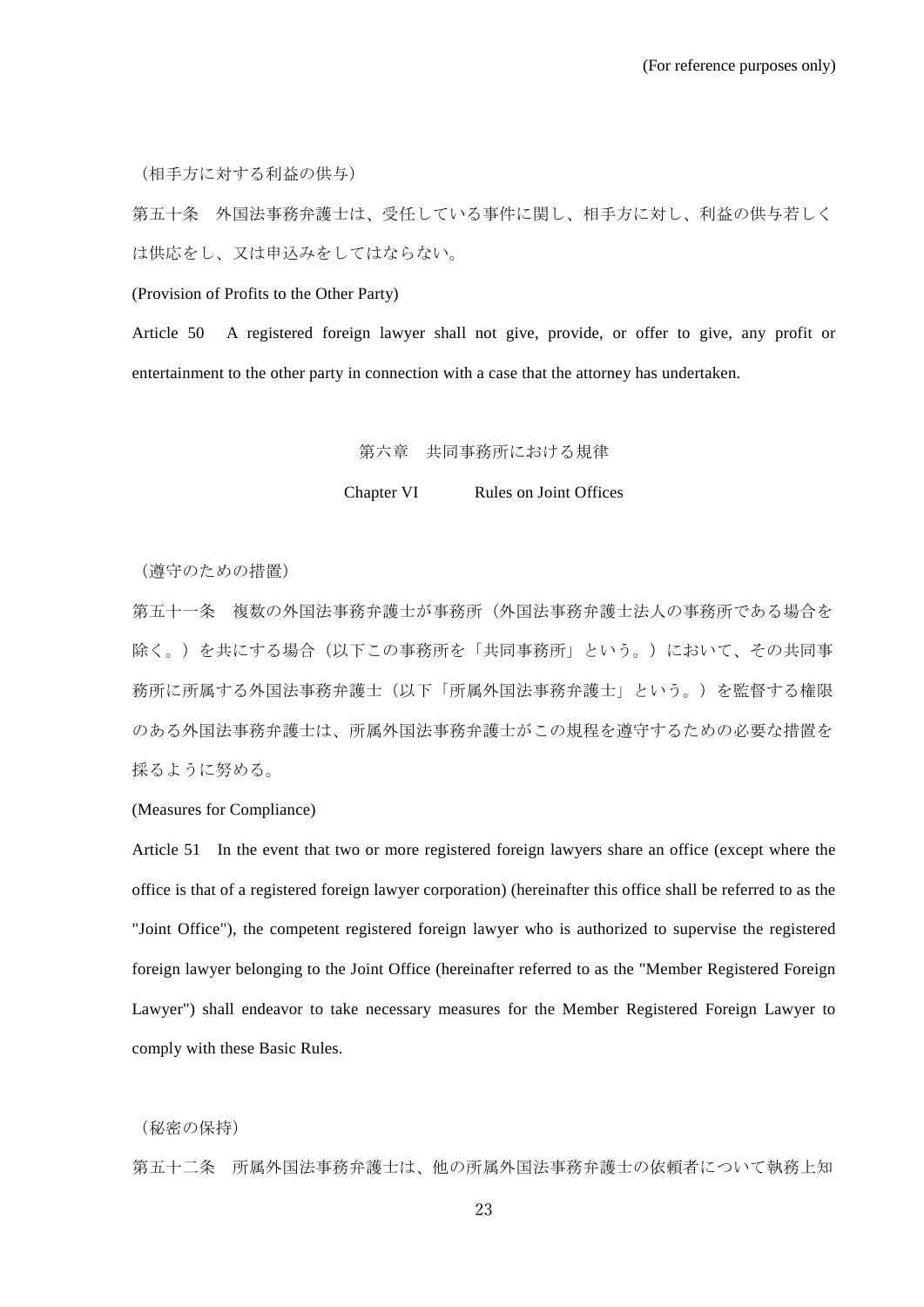り得た秘密を正当な理由なく他に漏らし、又は利用してはならない。その共同事務所の所属外 国法事務弁護士でなくなった後も、同様とする。

(Confidentiality)

Article 52 A Member Registered Foreign Lawyer shall not divulge or utilize without justifiable reason any confidential information of the other Member Registered Foreign Lawyer's clients which he/she has come to know in the course of performing his/her duties . The same shall apply after he/she ceases to serve as a Member Registered Foreign Lawyer of the Joint Office.

(職務を行い得ない事件)

第五十三条 所属外国法事務弁護士は、他の所属外国法事務弁護士(所属外国法事務弁護士で あった場合を含む。)が、第二十七条又は第二十八条の規定により職務を行い得ない事件につ いては、職務を行ってはならない。ただし、職務の公正を保ち得る事由があるときは、この限 りでない。

(Cases that a Member Registered Foreign Lawyer May Not Undertake)

Article 53 A Member Registered Foreign Lawyer shall not perform his/her duties in cases where the other Member Registered Foreign Lawyer (including former Member Registered Foreign Lawyer) is unable to perform his/her duties pursuant to the provisions of Article 27 or Article 28. Provided, however, that this shall not apply when there are grounds for maintaining the fairness of duties.

(同前―受任後)

第五十四条 所属外国法事務弁護士は、事件を受任した後に前条に該当する事由があることを 知ったときは、速やかに、依頼者にその事情を告げて、辞任その他の事案に応じた適切な措置 を採らなければならない。

(Ditto - After Assignment)

Article 54 A Member Registered Foreign Lawyer shall, when he/she has come to know, after accepting the case, that there are grounds falling under the preceding Article, promptly inform the client of the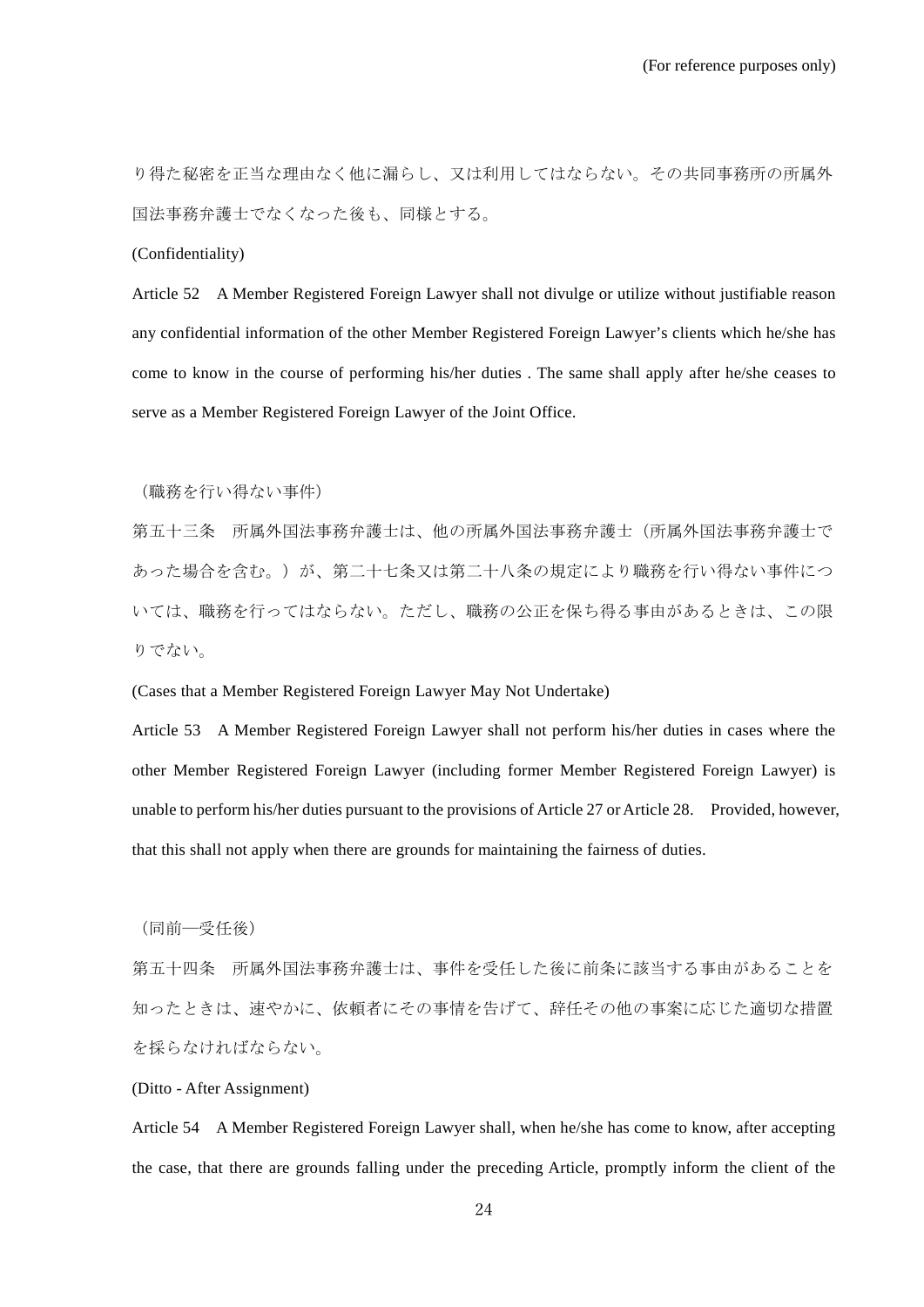circumstances and take appropriate measures according to the case, such as resignation.

(事件情報の記録等)

第五十五条 所属外国法事務弁護士は、職務を行い得ない事件の受任を防止するため、他の所 属外国法事務弁護士と共同して、取扱い事件の依頼者、相手方及び事件名の記録その他の措置 を採るように努める。

(Record of Case Information)

Article 55 A Member Registered Foreign Lawyer shall, in order to prevent himself/herself from accepting a case for which he/she is unable to perform duties, endeavor to record the client, the other party, the name of the case and take other measures, together with other Member Registered Foreign Lawyers.

(準用)

第五十六条 この章の規定は、外国法事務弁護士が弁護士と事務所を共にする場合について準 用する。この場合において、第五十一条中「複数の外国法事務弁護士が」とあるのは「外国法 事務弁護士及び弁護士が」と、「(以下この事務所を「共同事務所」という。)」とあるのは 「(以下この事務所を「共同事務所」といい、弁護士と事務所を共にする外国法事務弁護士を 「所属外国法事務弁護士」という。)」と、「共同事務所に所属する外国法事務弁護士(以下 「所属外国法事務弁護士」という。)」とあるのは「共同事務所に所属する弁護士(以下「所 属弁護士」という。)」と、「所属外国法事務弁護士が」とあるのは「所属弁護士が」と、第 五十二条、第五十三条及び前条の規定中「他の所属外国法事務弁護士」とあるのは「所属弁護 士」と、第五十三条中「所属外国法事務弁護士であった」とあるのは「所属弁護士であった」 と、「第二十七条又は第二十八条」とあるのは「弁護士職務基本規程(会規第七十条)第二十 七条又は第二十八条」と、それぞれ読み替えるものとする。

### (Application)

Article 56 The provisions of this Chapter shall apply *mutatis mutandis* to cases where a registered foreign lawyer shares an office with attorneys. In this case, the phrase "two or more registered foreign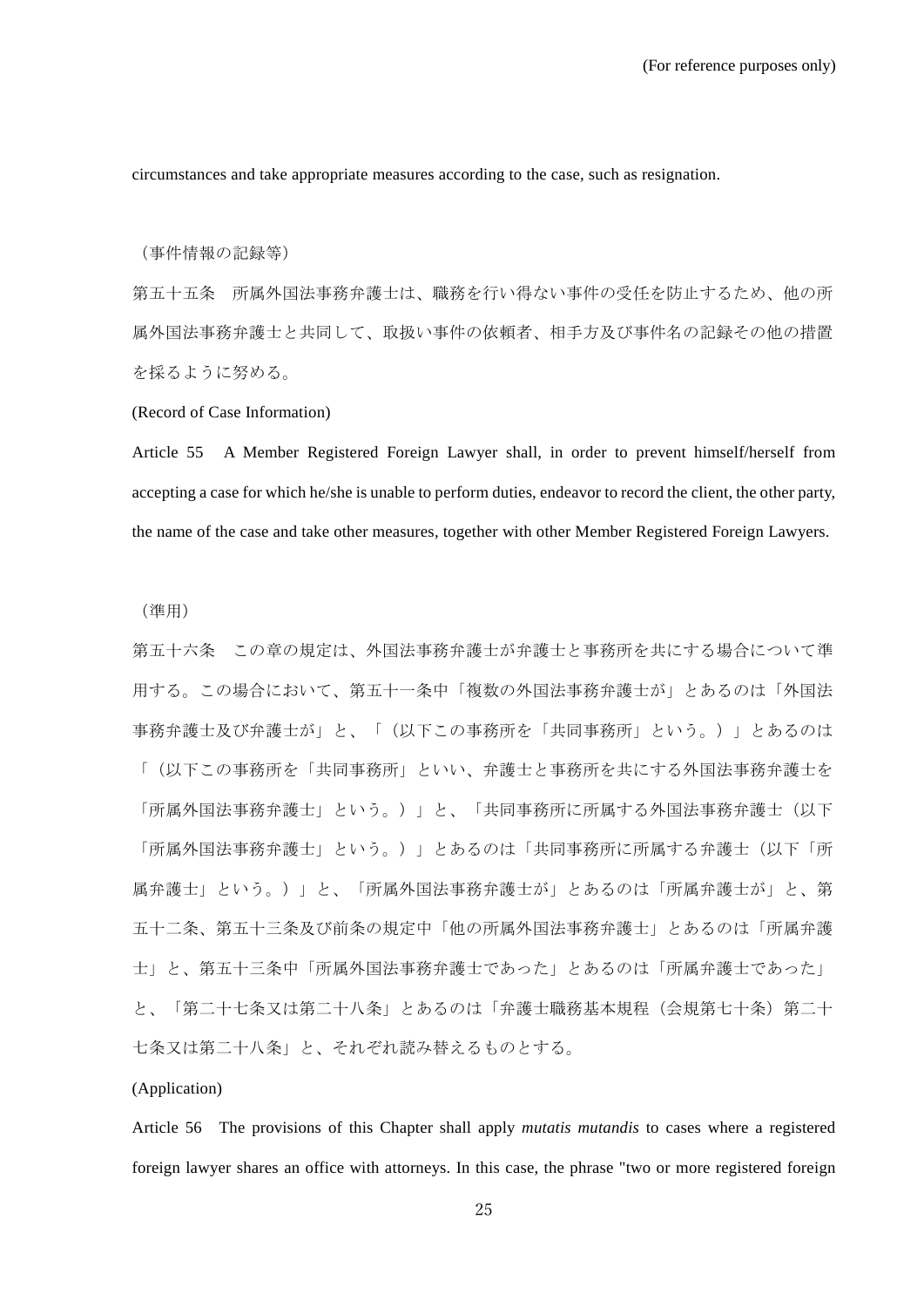lawyers" in Article 51 shall be deemed to be replaced with "a registered foreign lawyer and an attorney"; the phrase "(hereinafter referred to as the "Joint Office")" shall be deemed to be replaced with "(hereinafter referred to as the "Joint Office", and the registered foreign lawyer who shares an office with an attorney shall be referred to as the "Member Registered Foreign Lawyer")"; and the phrase "the registered foreign attorney belonging to the Joint Office (hereinafter referred to as the "Member Registered Foreign Lawyer")" shall be deemed to be replaced with "the attorney belonging to the Joint Office (hereinafter referred to as the "Member Attorney")"; the phrase "the Member Registered Foreign Lawyer" shall be deemed to be replaced with "the Member Attorney"; the phrase "other Member Registered Foreign Lawyer" in the Articles 52, 53 and the preceding Article shall be deemed to be replaced with "Member Attorney"; the phrase "former Member Registered Foreign Lawyer" in Article 53 shall be deemed to be replaced with "former Member Attorney"; the phrase "Article 27 or Article 28" shall be deemed to be replaced with "Article 27 or Article 28 of the Basic Rules on the Duties of Practicing Attorneys (Federation's Rule No. 70)", respectively.

### 第七章 外国法事務弁護士法人等における規律

### Chapter VII Rules on Registered Foreign Lawyer Corporations

(遵守のための措置)

第五十七条 外国法事務弁護士法人の社員である外国法事務弁護士は、その外国法事務弁護士 法人の社員又は使用人である外国法事務弁護士(以下「社員等」という。)がこの規程を、使 用人である弁護士が弁護士職務基本規程を遵守するための必要な措置を採るように努める。

(Measures for Compliance)

Article 57 A registered foreign lawyer who is a member of a registered foreign lawyer corporation shall endeavor to take necessary measures to ensure that members or employees of the registered foreign lawyer corporation being a registered foreign lawyer (hereinafter referred to as the "Staff Registered Foreign Lawyer") comply with these Basic Rules, and that employees thereof being attorneys comply with the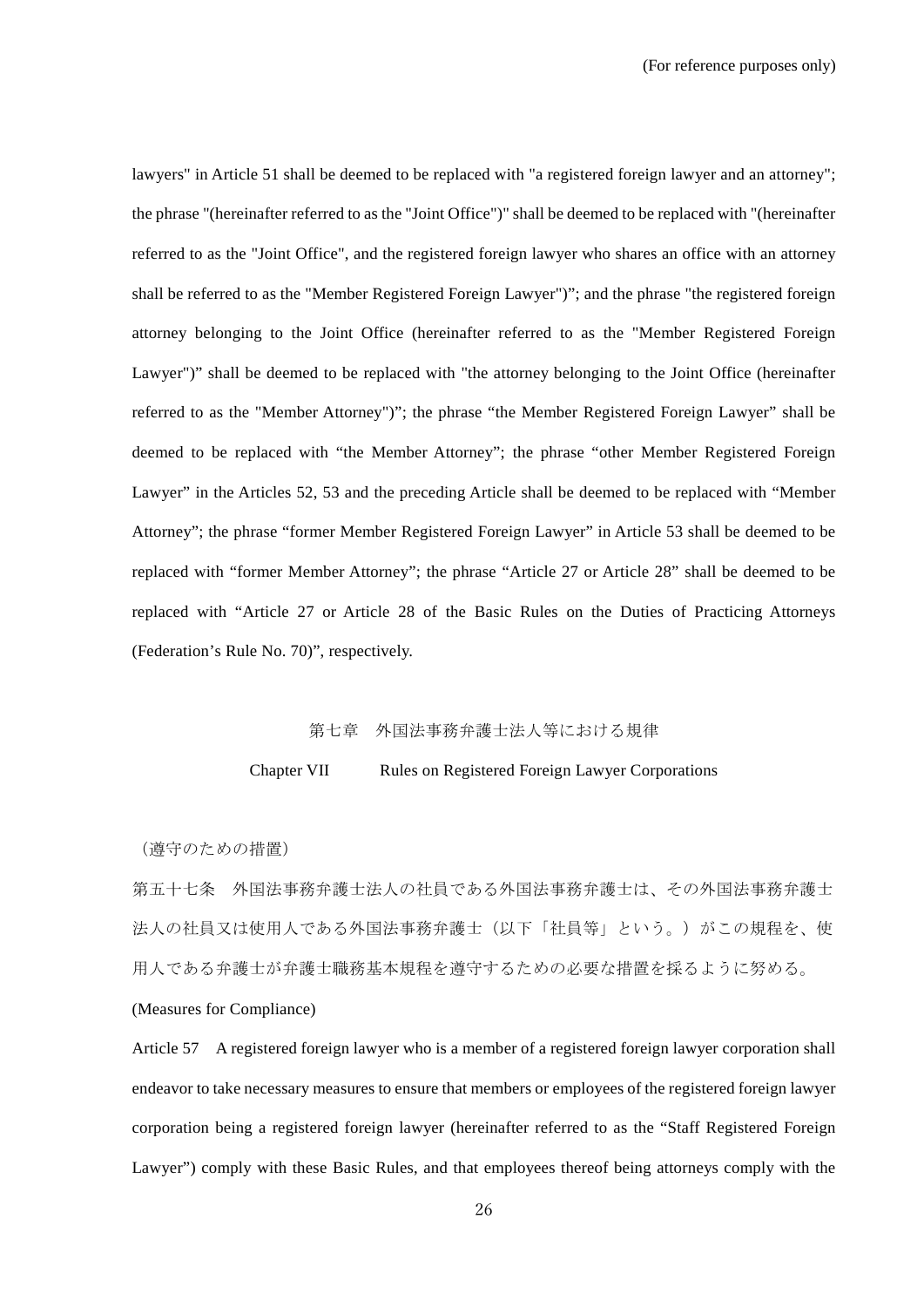Basic Rules on the Duties of Practicing Attorneys.

(秘密の保持)

第五十八条 社員等は、その外国法事務弁護士法人、他の社員等又は使用人である弁護士の依 頼者について執務上知り得た秘密を正当な理由なく他に漏らし、又は利用してはならない。社 員等でなくなった後も、同様とする。

(Confidentiality)

Article 58 A Staff Registered Foreign Lawyer shall not divulge or utilize without justifiable reason any confidential information regarding the client of the registered foreign lawyer corporation, other Staff Registered Foreign Lawyer, or an attorney who is an employee thereof, that he/she has come to know in the course of his/her duties. The same shall apply after he/she ceases to serve as a Staff Registered Foreign Lawyer.

(職務を行い得ない事件)

第五十九条 社員等(第一号及び第二号の場合においては、社員等であった者を含む。)は、 次に掲げる事件については、職務を行ってはならない。ただし、第四号に掲げる事件について は、その外国法事務弁護士法人が受任している事件の依頼者の同意がある場合は、この限りで ない。

一 社員等であった期間内に、その外国法事務弁護士法人が相手方の協議を受けて賛助し、又 はその依頼を承諾した事件であって、自らこれに関与したもの

二 社員等であった期間内に、その外国法事務弁護士法人が相手方の協議を受けた事件で、そ の協議の程度及び方法が信頼関係に基づくと認められるものであって、自らこれに関与したも  $\mathcal{O}$ 

三 その外国法事務弁護士法人が相手方から受任している事件

四 その外国法事務弁護士法人が受任している事件(当該社員等が自ら関与しているものに限 る。)の相手方からの依頼による他の事件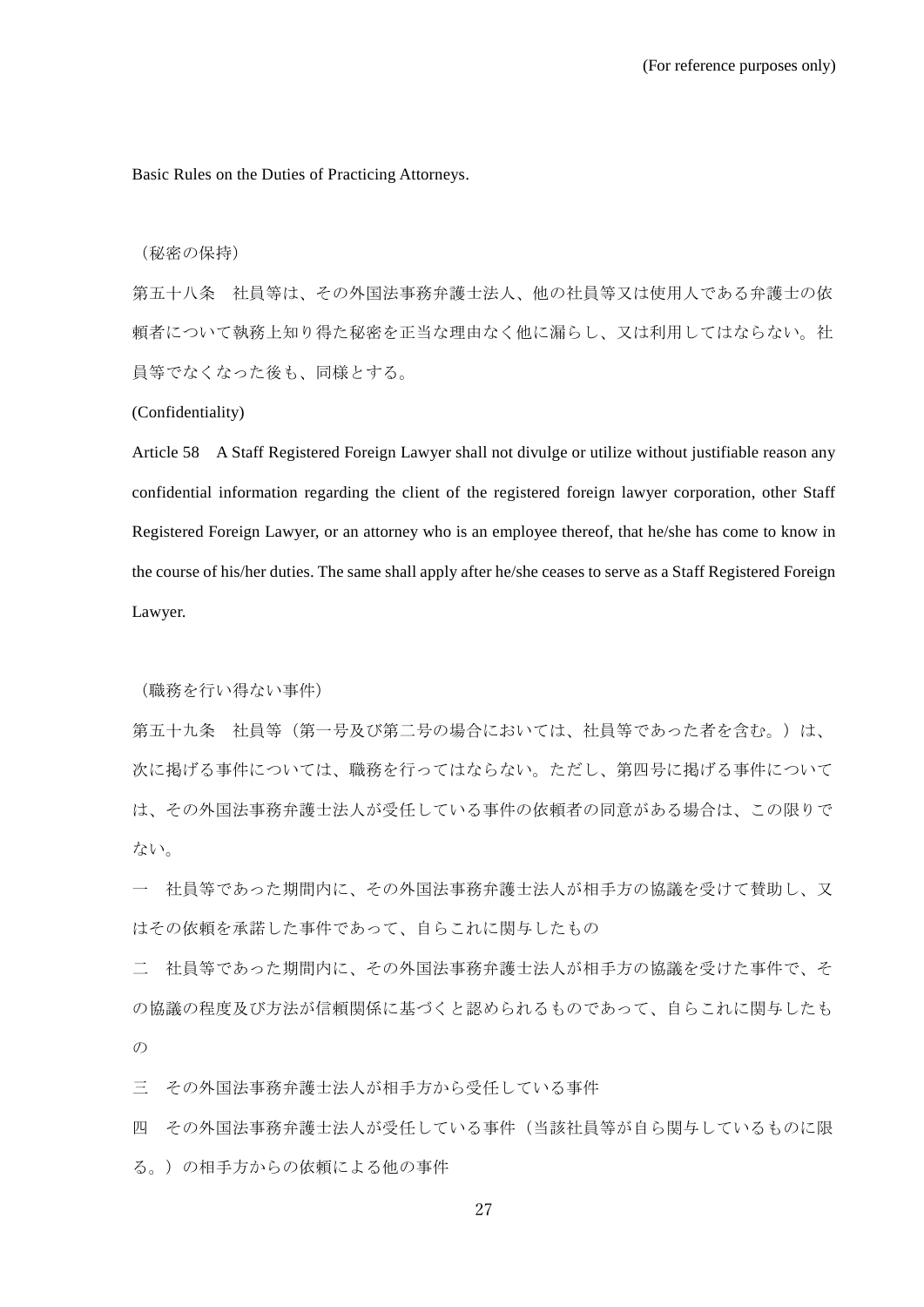(Cases that a Registered Foreign Lawyer May Not Undertake)

Article 59 A Staff Registered Foreign Lawyer (in the cases set forth in item (1) and item (2), including a former Staff Registered Foreign Lawyer) shall not perform his/her duties in cases falling under the following, except where the client of the registered foreign lawyer corporation of the case set forth in item (4) consents to the undertaking.

(1) Cases in which his/her registered foreign lawyer corporation provided support to the other party after consultations, or accepted the other party as its client, and in which he/she was involved while he/she was a Staff Registered Foreign Lawyer;

(2) Cases in which his/her registered foreign lawyer corporation was consulted by the other party and the extent and form of the consultation are found to be based on a relationship of mutual trust, and in which he/she was involved while he/she was a Staff Registered Foreign Lawyer;

(3) Cases accepted from the other party by his/her registered foreign lawyer corporation;

(4) Cases requested by the other party to a case to which his/her registered foreign lawyer corporation has already undertaken (limited to cases in which he/she was personally involved in).

(他の社員等との関係で職務を行い得ない事件)

第六十条 社員等は、他の社員等が第二十七条、第二十八条又は前条第一号若しくは第二号の いずれかの規定により職務を行い得ない事件については、職務を行ってはならない。ただし、 職務の公正を保ち得る事由があるときは、この限りでない。

2 社員等は、使用人である弁護士が弁護士職務基本規程第二十七条、第二十八条又は第六十 三条第一号若しくは第二号のいずれかの規定により職務を行い得ない事件については、職務を 行ってはならない。ただし、職務の公正を保ち得る事由があるときは、この限りでない。

(Cases in Which a Staff Registered Foreign Lawyer May Not Undertake in Relation to Other Staff Registered Foreign Lawyers)

Article 60 A Staff Registered Foreign Lawyer shall not perform his/her duties in cases where other Staff Registered Foreign Lawyers are unable to perform his/her duties pursuant to the provisions of Article 27,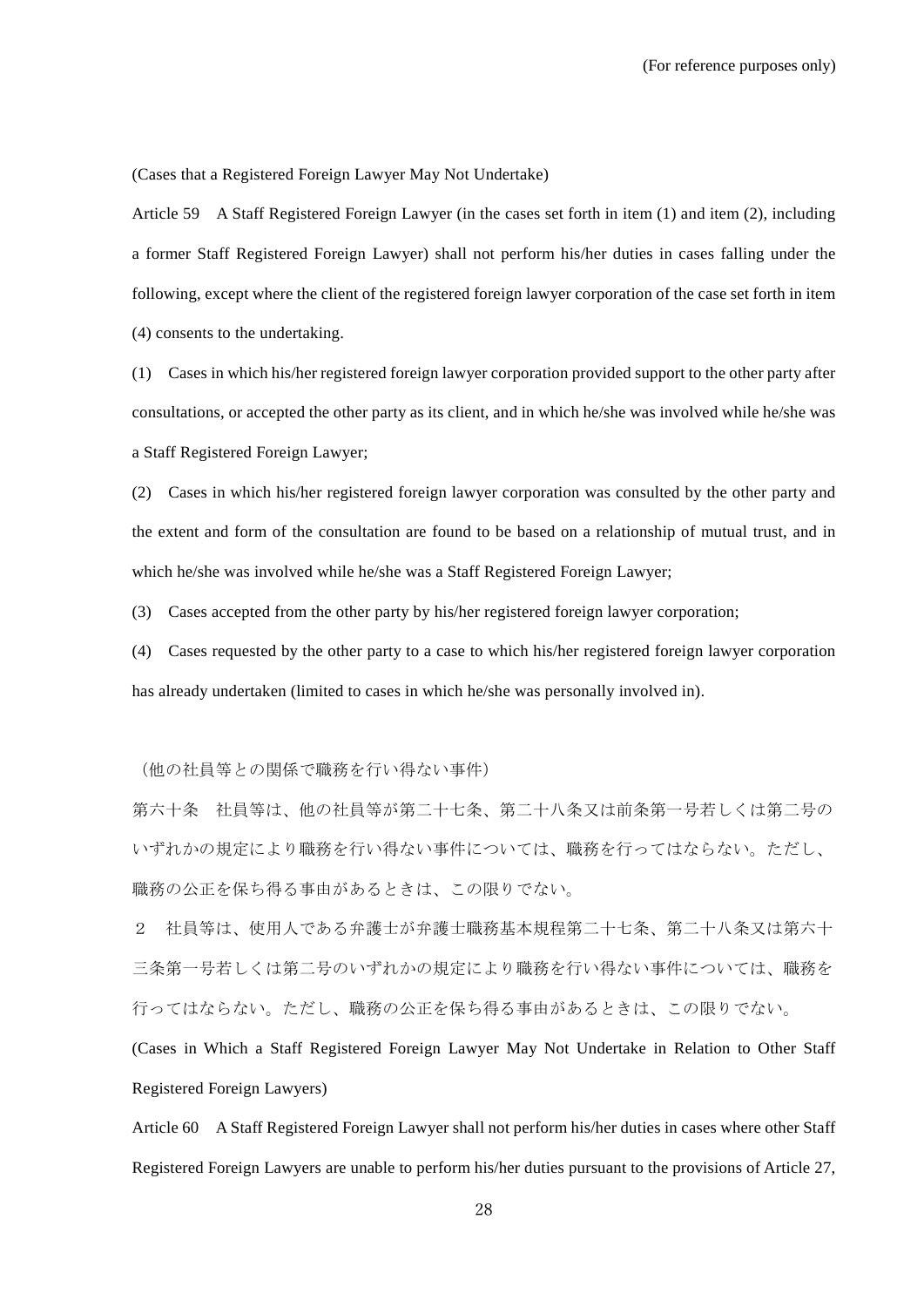Article 28, or item (1) or item (2) of the preceding Article. Provided, however, that this shall not apply when there are grounds for maintaining the fairness when performing his/her duties.

2 A Staff Registered Foreign Lawyer shall not perform his/her duties in cases where an employee attorney is unable to perform his/her duties pursuant to any of the provisions of Article 27, Article 28, or item (1) or item (2) of Article 63 of the Basic Rules on the Duties of Practicing Attorneys. Provided, however, that this shall not apply when there are grounds for maintaining the fairness when performing his/her duties.

(業務を行い得ない事件)

第六十一条 外国法事務弁護士法人は、次の各号のいずれかに該当する事件については、その 業務を行ってはならない。ただし、第三号に規定する事件については受任している事件の依頼 者の同意がある場合及び第五号に規定する事件についてはその職務を行い得ない社員がその外 国法事務弁護士法人の社員の総数の半数未満であり、かつ、その外国法事務弁護士法人に業務 の公正を保ち得る事由がある場合は、この限りでない。

一 相手方の協議を受けて賛助し、又はその依頼を承諾した事件

二 相手方の協議を受けた事件で、その協議の程度及び方法が信頼関係に基づくと認められる もの

三 受任している事件の相手方からの依頼による他の事件

四 社員等又は使用人である弁護士が相手方から受任している事件

五 社員が第二十七条、第二十八条又は第五十九条第一号若しくは第二号のいずれかの規定に より職務を行い得ない事件

(Cases That a Registered Foreign Lawyer Corporation May Not Undertake)

Article 61 A registered foreign lawyer corporation shall not undertake any of the following cases: Provided, however, that this shall not apply to the cases where, with regards to item (3), the client of the case consents to the undertaking; and with regards to item (5), the number of members who are unable to perform their duties is less than half of the total number of members of the registered foreign lawyer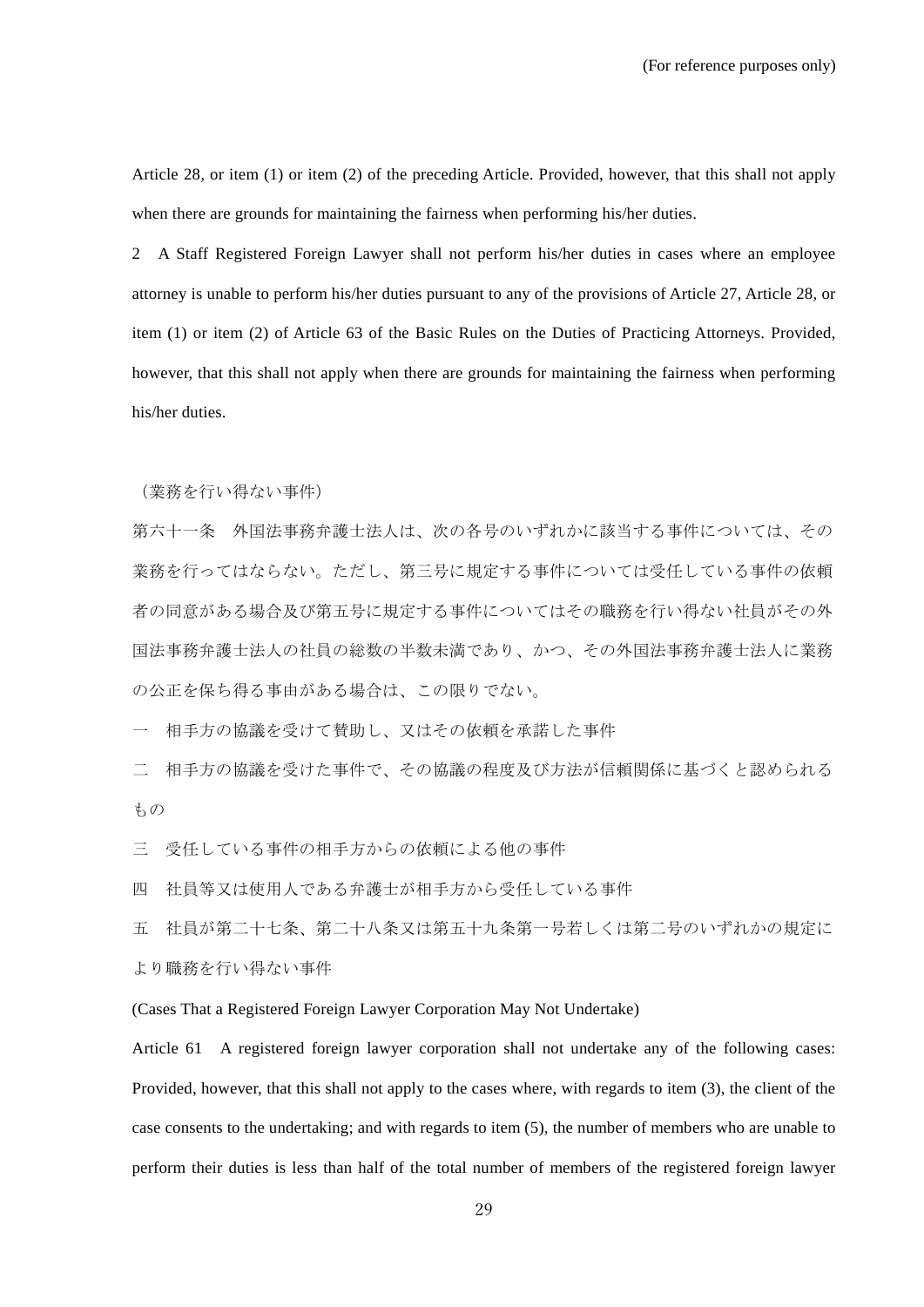corporation, and that there are grounds for the registered foreign lawyer corporation to maintain the fairness in performing its duties.

(1) Cases in which the registered foreign lawyer corporation provided support to the other party after consultations, or accepted the other party as its client;

(2) Cases in which the registered foreign lawyer corporation has been consulted by the other party, and the extent and form of such consultation is found to be based on a relationship of mutual trust;

(3) Cases requested by the other party to a case that has already been undertaken by the registered foreign lawyer corporation;

(4) Cases in which a Staff Registered Foreign Lawyer or an employee attorney has been entrusted by the other party;

(5) Cases in which a member is unable to undertake pursuant to any of the provisions of Article 27, Article 28, or item (1) or (2) of Article 59 hereof.

(同前)

第六十二条 外国法事務弁護士法人は、前条に規定するもののほか、次の各号のいずれかに該 当する事件については、その業務を行ってはならない。ただし、第一号に掲げる事件について その依頼者及び相手方が同意した場合、第二号に掲げる事件についてその依頼者及び他の依頼 者のいずれもが同意した場合並びに第三号に掲げる事件についてその依頼者が同意した場合 は、この限りでない。

一 受任している他の事件の依頼者又は継続的な法律事務の提供を約している者を相手方とす る事件

二 依頼者の利益と他の依頼者の利益が相反する事件

三 依頼者の利益とその外国法事務弁護士法人の経済的利益が相反する事件

(Ditto)

Article 62 In addition to what is provided for in the preceding Article, a registered foreign lawyer corporation shall not undertake any of the following matters: Provided, however, that this shall not apply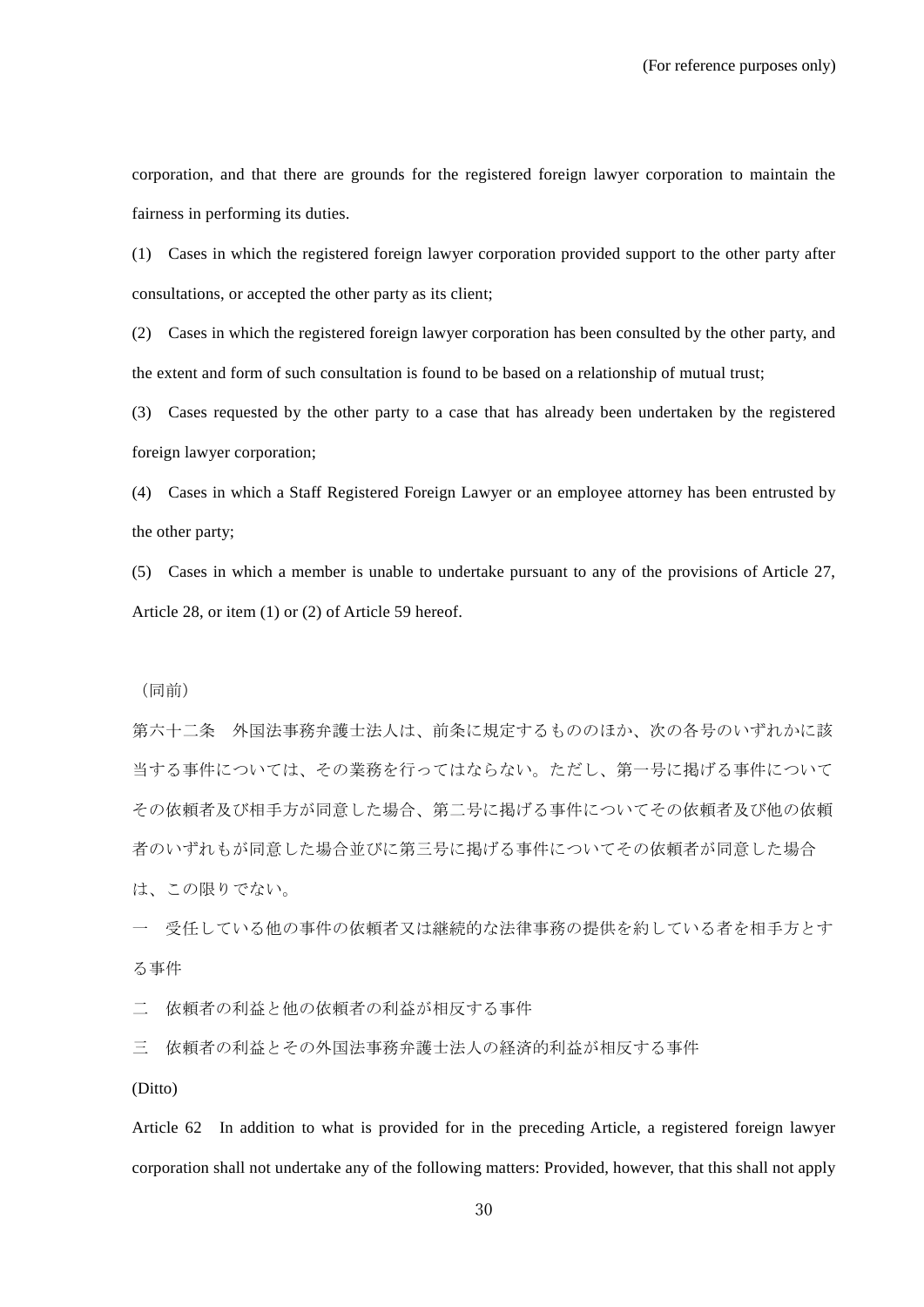where the client and the other party of the cases listed in item (1) consent to the undertaking, where both the client and the other client of the cases listed in item (2) consent to the undertaking, or where the client of the cases listed in item (3) consents to the undertaking.

(1) Cases in which the other party is the client of another case, or a person to whom a registered foreign lawyer corporation has promised to provide continuous legal services;

(2) Cases in which the interest of a client is in conflict with that of other clients;

(3) Cases where the interest of a client and the economic interest of the registered foreign lawyer corporation conflict with each other.

(同前―受任後)

第六十三条 社員等は、事件を受任した後に第五十九条第三号の規定に該当する事由があるこ とを知ったときは、速やかに、依頼者にその事情を告げ、辞任その他の事案に応じた適切な措 置を採らなければならない。

2 外国法事務弁護士法人は、事件を受任した後に第六十一条第四号又は第五号の規定に該当 する事由があることを知ったときは、速やかに、依頼者にその事情を告げ、辞任その他の事案 に応じた適切な措置を採らなければならない。

(Ditto - After Assignment)

Article 63 When a Staff Registered Foreign Lawyer has come to know that there are grounds falling under the provisions of Article 59, item (3) after accepting the case, the Staff Registered Foreign Lawyer shall promptly inform the client of the circumstances and take appropriate measures according to the case, such as resignation.

2 When a registered foreign lawyer corporation has come to know that there are grounds falling under the provisions of Article 61, item (4) or item (5) after accepting the case, it shall promptly inform the client of the circumstances and take appropriate measures according to the case, such as resignation.

(事件情報の記録等)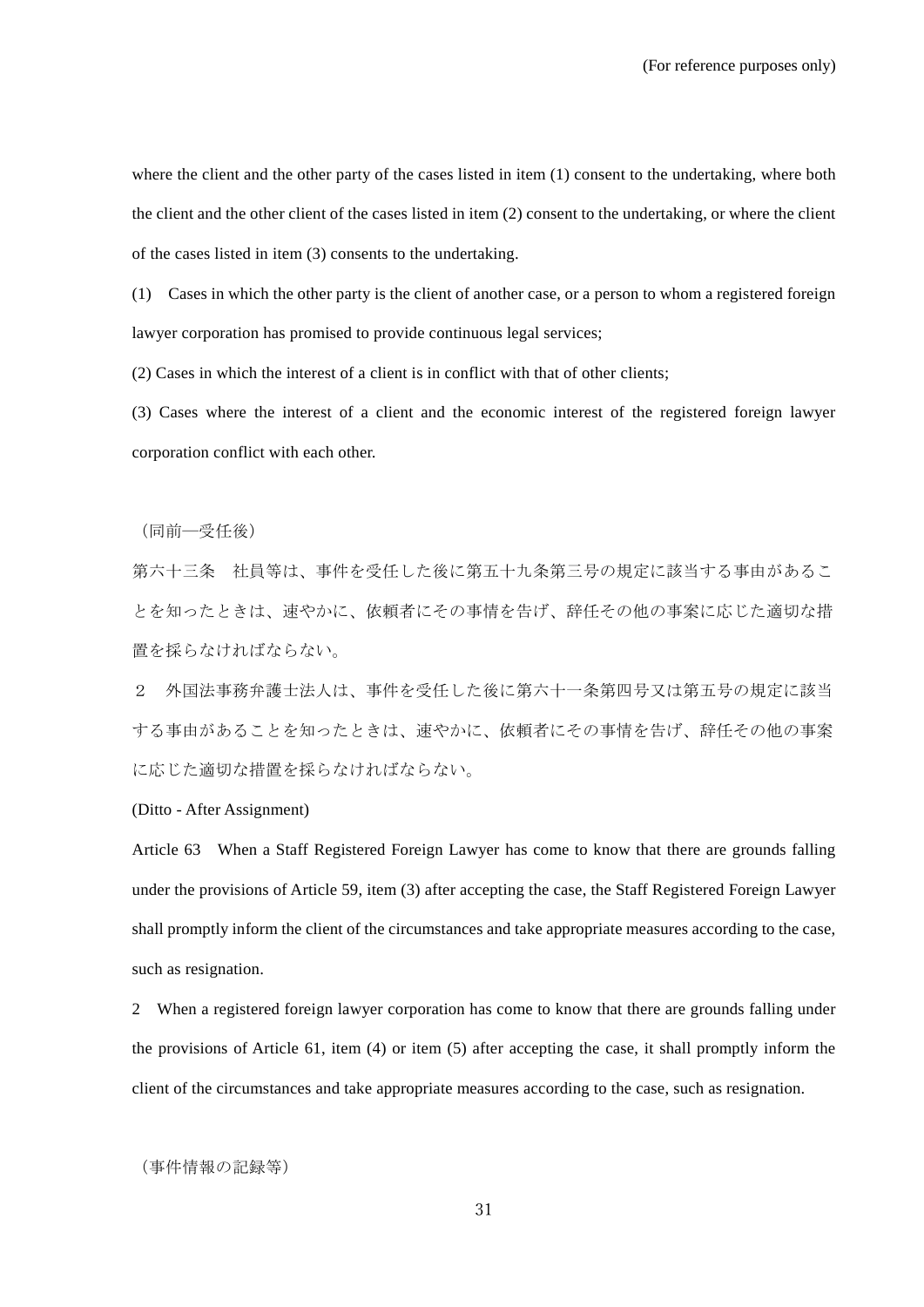第六十四条 外国法事務弁護士法人は、その業務が制限されている事件を受任すること及びそ の社員等若しくは使用人である弁護士が職務を行い得ない事件を受任することを防止するた め、その外国法事務弁護士法人、社員等及び使用人である弁護士の取扱い事件の依頼者、相手 方及び事件名の記録その他の措置を採るように努める。

# (Record of Case Information)

Article 64 A registered foreign lawyer corporation shall endeavor to record the client, the other party and the name of the cases in which the legal professional corporation, its Staff Registered Foreign Lawyer and the employee attorney have been handling and take other measures, in order to prevent the registered foreign lawyer corporation from accepting the case in which the undertaking is restricted, and also to prevent its Staff Registered Foreign Lawyer and the employee attorney from accepting the cases in which they may not undertake.

(弁護士法人の使用人である外国法事務弁護士への準用)

第六十五条 第五十八条から第六十条まで及び第六十三条第一項の規定は、弁護士法人の使用 人である外国法事務弁護士について準用する。この場合において、次の表の上欄に掲げる規定 中同表の中欄に掲げる字句は、同表の下欄に掲げる字句と読み替えるものとする。

(Application *Mutatis Mutandis* to a Registered Foreign Lawyer Who is an Employee of Legal Professional Corporation)

Article 65 The provisions of Article 58 to Article 60 and Article 63, paragraph 1 shall apply *mutatis mutandis* to a registered foreign lawyer who is an employee of a legal professional corporation. In this case, the terms and phrases listed in the middle column of the following table in the provisions listed in the left-hand column of the same table shall be deemed to be replaced with the terms and phrases listed in the right-hand column of said table.

| 第五十八条 | 社員等は | 弁護士法人の使用人である |
|-------|------|--------------|
|-------|------|--------------|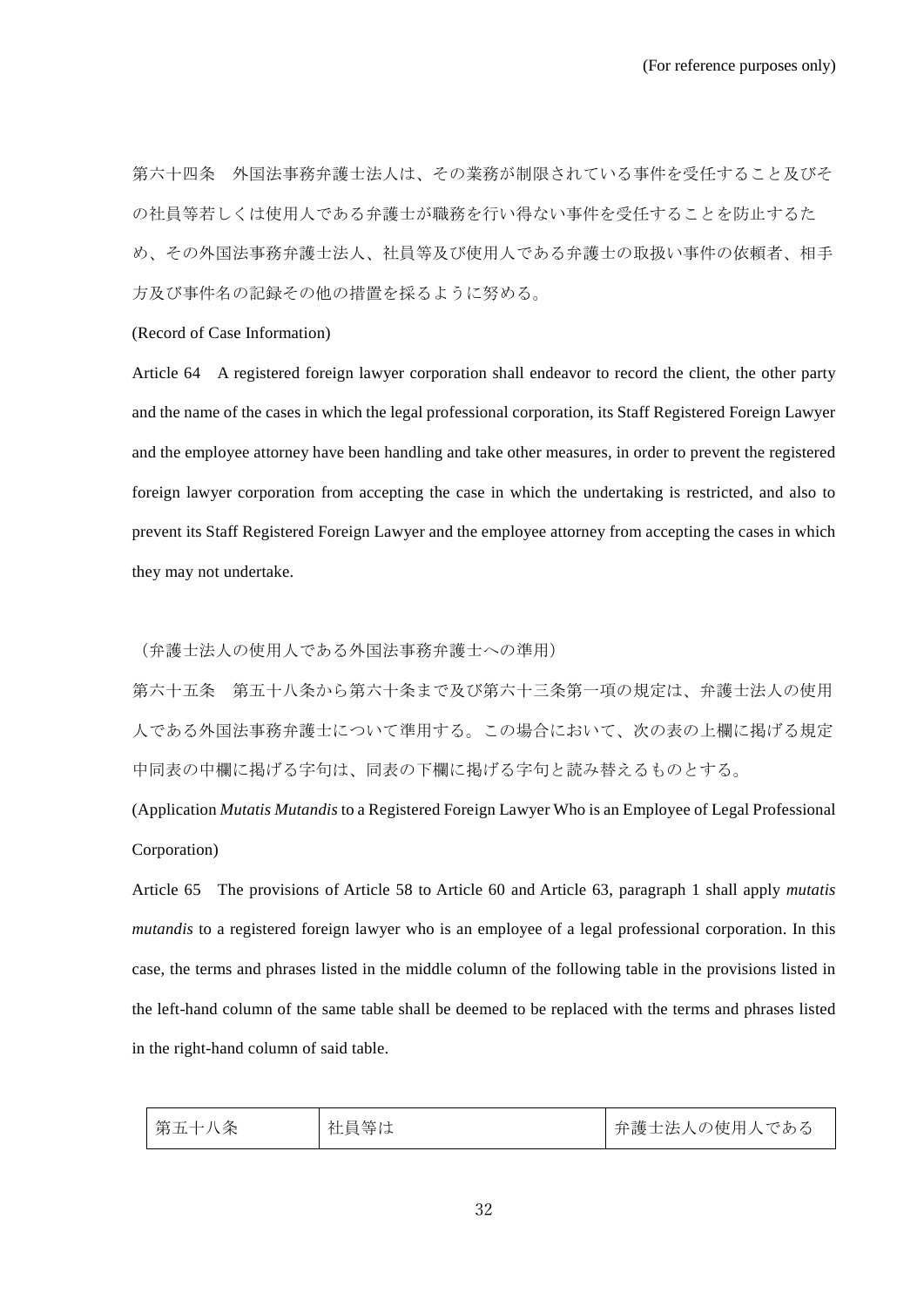| Article 58 | a Staff Registered Foreign Lawyer       | 外国法事務弁護士は                       |
|------------|-----------------------------------------|---------------------------------|
|            |                                         | a registered foreign lawyer     |
|            |                                         | who is an employee of a legal   |
|            |                                         | professional corporation        |
|            | その外国法事務弁護士法人                            | その弁護士法人                         |
|            | the registered foreign lawyer           | the legal professional          |
|            | corporation                             | corporation                     |
|            | 他の社員等                                   | その弁護士法人の社員若し                    |
|            | other Staff Registered Foreign Lawyers  | くは使用人である弁護士                     |
|            |                                         | (以下「弁護士法人の社員                    |
|            |                                         | 等」という。)                         |
|            |                                         | attorneys who are members or    |
|            |                                         | employees of the legal          |
|            |                                         | professional corporation        |
|            |                                         | (hereinafter referred to as     |
|            |                                         | "Staff Attorneys of the Legal   |
|            |                                         | Professional Corporation")      |
|            | 使用人である弁護士                               | 使用人である他の外国法事                    |
|            | an attorney who is an employee          | 務弁護士                            |
|            |                                         | other registered foreign lawyer |
|            |                                         | who is an employee              |
|            | 社員等でなくなった後                              | 弁護士法人の使用人である                    |
|            | after he/she ceases to serve as a Staff | 外国法事務弁護士でなくな                    |
|            | Registered Foreign Lawyer               | った後                             |
|            |                                         | after he/she ceases to serve as |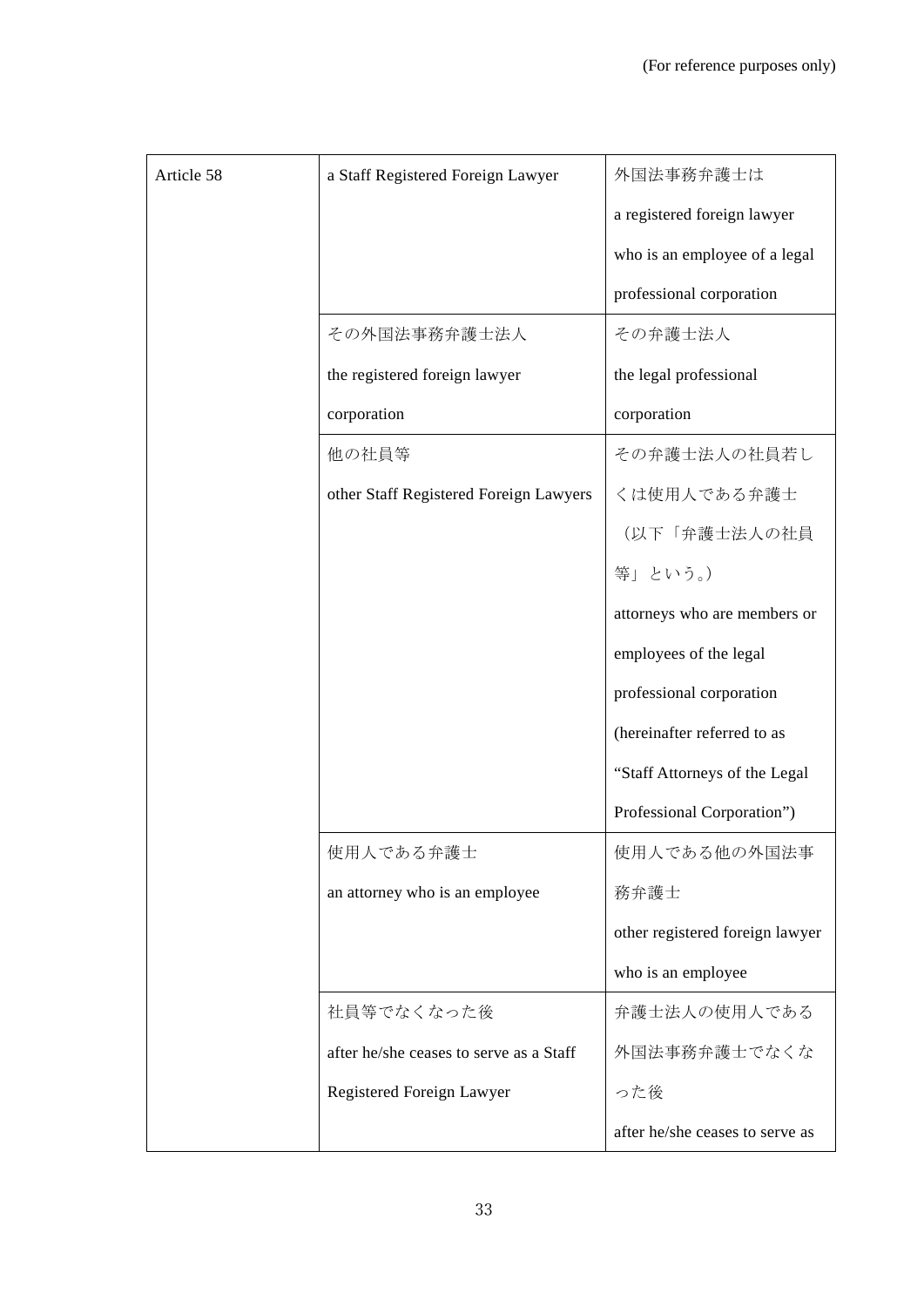|             |                                        | an employee registered foreign   |
|-------------|----------------------------------------|----------------------------------|
|             |                                        | lawyer of the legal professional |
|             |                                        | corporation                      |
| 第五十九条       | 社員等                                    | 弁護士法人の使用人である                     |
| Article 59  | Staff Registered Foreign Lawyer        | 外国法事務弁護士                         |
|             |                                        | registered foreign lawyer who    |
|             |                                        | is an employee of a legal        |
|             |                                        | professional corporation         |
|             | その外国法事務弁護士法人                           | その弁護士法人                          |
|             | the registered foreign lawyer          | the legal professional           |
|             | corporation                            | corporation                      |
| 第六十条第一項     | 社員等は                                   | 弁護士法人の使用人である                     |
| Article 60, | a Staff Registered Foreign Lawyer      | 外国法事務弁護士は                        |
| paragraph 1 |                                        | a registered foreign lawyer      |
|             |                                        | who is an employee of the        |
|             |                                        | legal professional corporation   |
|             | 他の社員等                                  | その弁護士法人の社員等                      |
|             | other Staff Registered Foreign Lawyers | <b>Staff Registered Foreign</b>  |
|             |                                        | Lawyers of the legal             |
|             |                                        | professional corporation         |
|             | 第二十七条、第二十八条又は前条第                       | 弁護士職務基本規程第二十                     |
|             | 一号若しくは第二号                              | 七条、第二十八条又は第六                     |
|             | Article 27, Article 28, or item (1) or | 十三条第一号若しくは第二                     |
|             | item (2) of the preceding Article      | 号                                |
|             |                                        | Article 27, Article 28, or item  |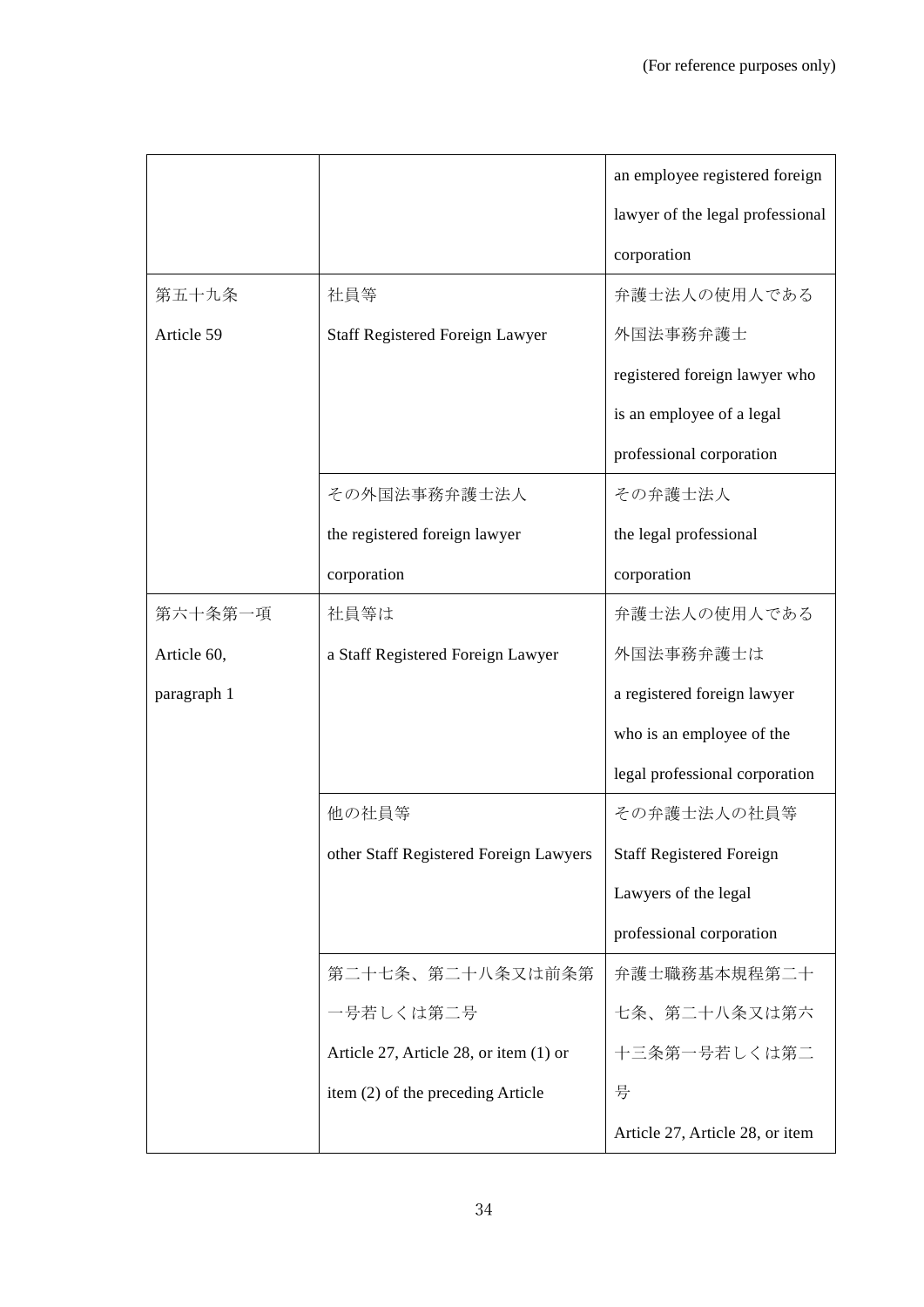|             |                                           | $(1)$ or item $(2)$ of Article 29 of |
|-------------|-------------------------------------------|--------------------------------------|
|             |                                           | the Basic Rules on the Duties        |
|             |                                           | of Practicing Attorneys              |
| 第六十条第二項     | 社員等は                                      | 弁護士法人の使用人である                         |
| Article 60, | a Staff Registered Foreign Lawyer         | 外国法事務弁護士は                            |
| paragraph 2 |                                           | a registered foreign lawyer          |
|             |                                           | who is an employee of the            |
|             |                                           | legal professional corporation       |
|             | 使用人である弁護士                                 | 使用人である他の外国法事                         |
|             | an employee attorney                      | 務弁護士                                 |
|             |                                           | other registered foreign lawyer      |
|             |                                           | who is an employee                   |
|             | 弁護士職務基本規程第二十七条、第                          | 第二十七条、第二十八条又                         |
|             | 二十八条又は第六十三条第一号若し                          | は前条第一号若しくは第二                         |
|             | くは第二号                                     | 号                                    |
|             | Article 27, Article 28, or item (1) or    | Article 27, Article 28, or item      |
|             | item (2) of Article 63 of the Basic Rules | $(1)$ or item $(2)$ of the preceding |
|             | on the Duties of Practicing Attorneys     | Article                              |
| 第六十三条第一項    | 社員等は                                      | 弁護士法人の使用人である                         |
| Article 63, | a Staff Registered Foreign Lawyer         | 外国法事務弁護士は                            |
| paragraph 1 |                                           | a registered foreign lawyer          |
|             |                                           | who is an employee of the            |
|             |                                           | legal professional corporation       |
|             | 第五十九条第三号                                  | 第六十五条において準用す                         |
|             | Article 59, item (3)                      | る第五十九条第三号                            |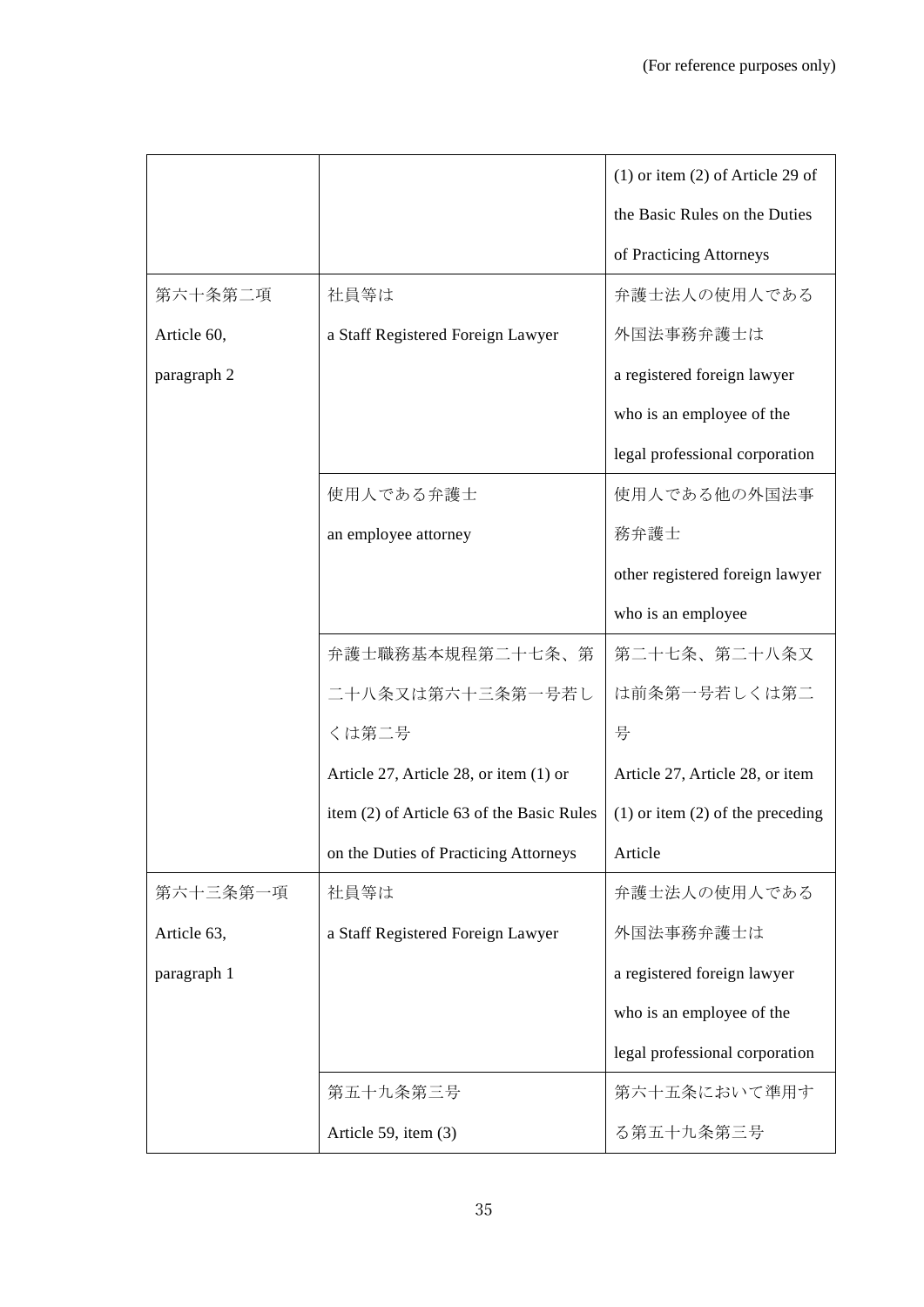|  | Article 59, item $(3)$ , as applied |
|--|-------------------------------------|
|  | mutatis mutandis by Article 65      |

(準用)

第六十六条 第一章から第三章まで(第十六条、第十九条、第二十三条及び第三章第二節を除 く。)、第五章及び第八章から第十章までの規定は、外国法事務弁護士法人について準用す る。

#### *(Mutatis Mutandis* Application)

Article 66 The provisions of Chapters I through III (except for Article 16, Article 19, Article 23, and Chapter III, Section 2), Chapter V, and Chapters XIII through X shall apply *mutatis mutandis* to the registered foreign lawyer corporation.

第八章 他の外国法事務弁護士等との関係における規律

Chapter VIII Rules on Relationships with Other Registered Foreign Lawyers

(名誉の尊重)

第六十七条 外国法事務弁護士は、弁護士、弁護士法人、他の外国法事務弁護士及び外国法事 務弁護士法人(以下「他の外国法事務弁護士等」という。)との関係において、相互に名誉と 信義を重んじる。

(Respect for Honor)

Article 67 A registered foreign lawyer shall respect honor and faith in relation to attorneys, legal professional corporations, other registered foreign lawyers and registered foreign lawyer corporations (hereinafter referred to as "Other Registered Foreign Lawyers").

(他の外国法事務弁護士等に対する不利益行為)

第六十八条 外国法事務弁護士は、信義に反して他の外国法事務弁護士等を不利益に陥れては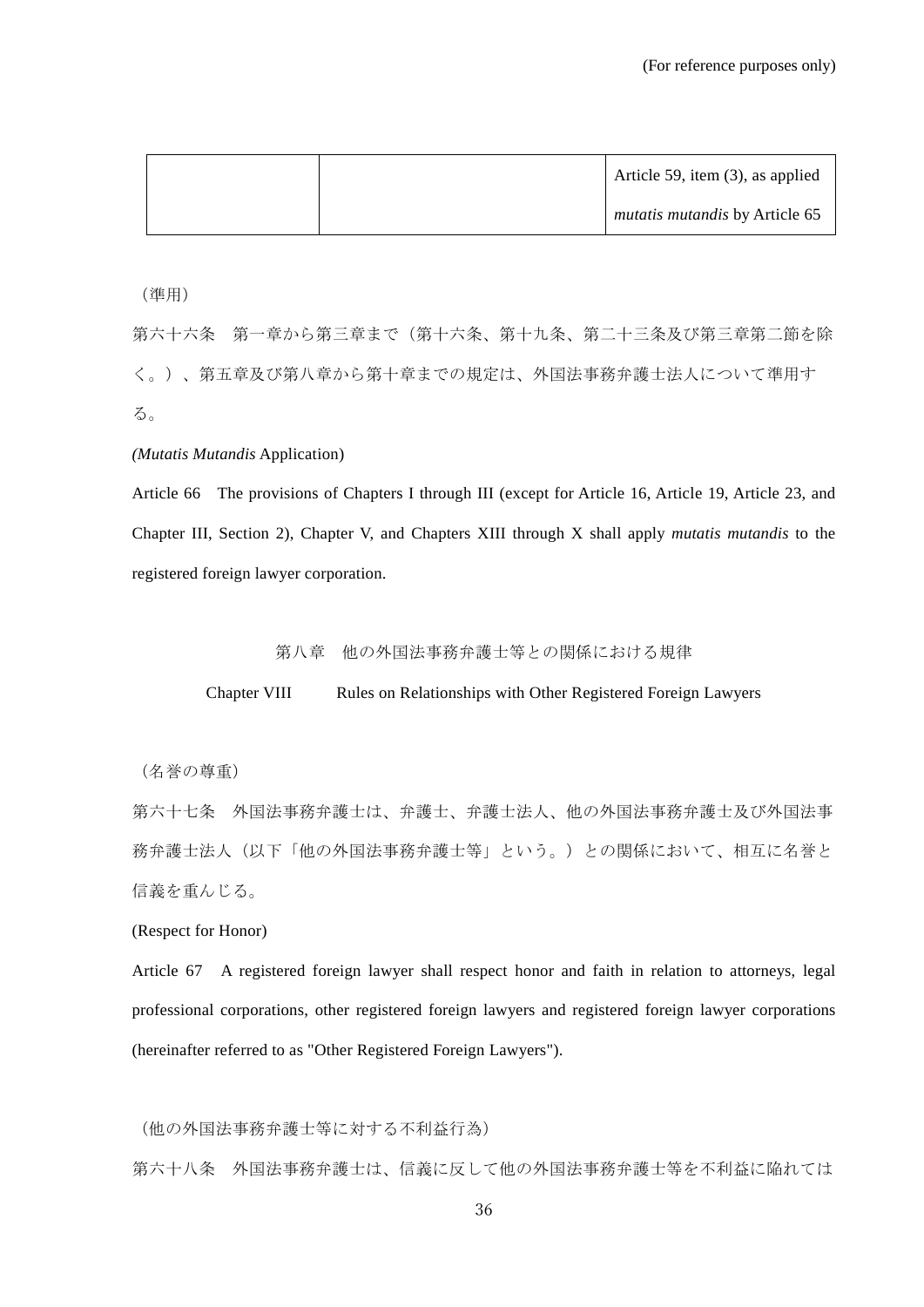# ならない。

(Entrapping Other Registered Foreign Lawyers)

Article 68 A registered foreign lawyer shall not entrap Other Registered Foreign Lawyers in breach of good faith.

(他の事件への不当介入)

第六十九条 外国法事務弁護士は、他の外国法事務弁護士等が受任している事件に不当に介入 してはならない。

(Unjustifiable Intervention in Other Cases)

Article 69 A registered foreign lawyer shall not unreasonably intervene in the cases in which Other Registered Foreign Lawyers have been undertaking.

(他の外国法事務弁護士等との間の紛議)

第七十条 外国法事務弁護士は、他の外国法事務弁護士等との間の紛議については、協議又は 弁護士会の紛議調停による円満な解決に努める。

(Dispute with Other Attorneys)

Article 70 A registered foreign lawyer shall endeavor to settle disputes with Other Registered Foreign Lawyers amicably through consultation or mediation of disputes by the relevant bar associations.

第九章 弁護士会との関係における規律

Chapter IX Rules in Relation to Bar Associations

(特別措置法等の遵守)

第七十一条 外国法事務弁護士は、特別措置法並びに本会及び所属弁護士会の会則を遵守しな ければならない。

(Observance of the Special Measures Act)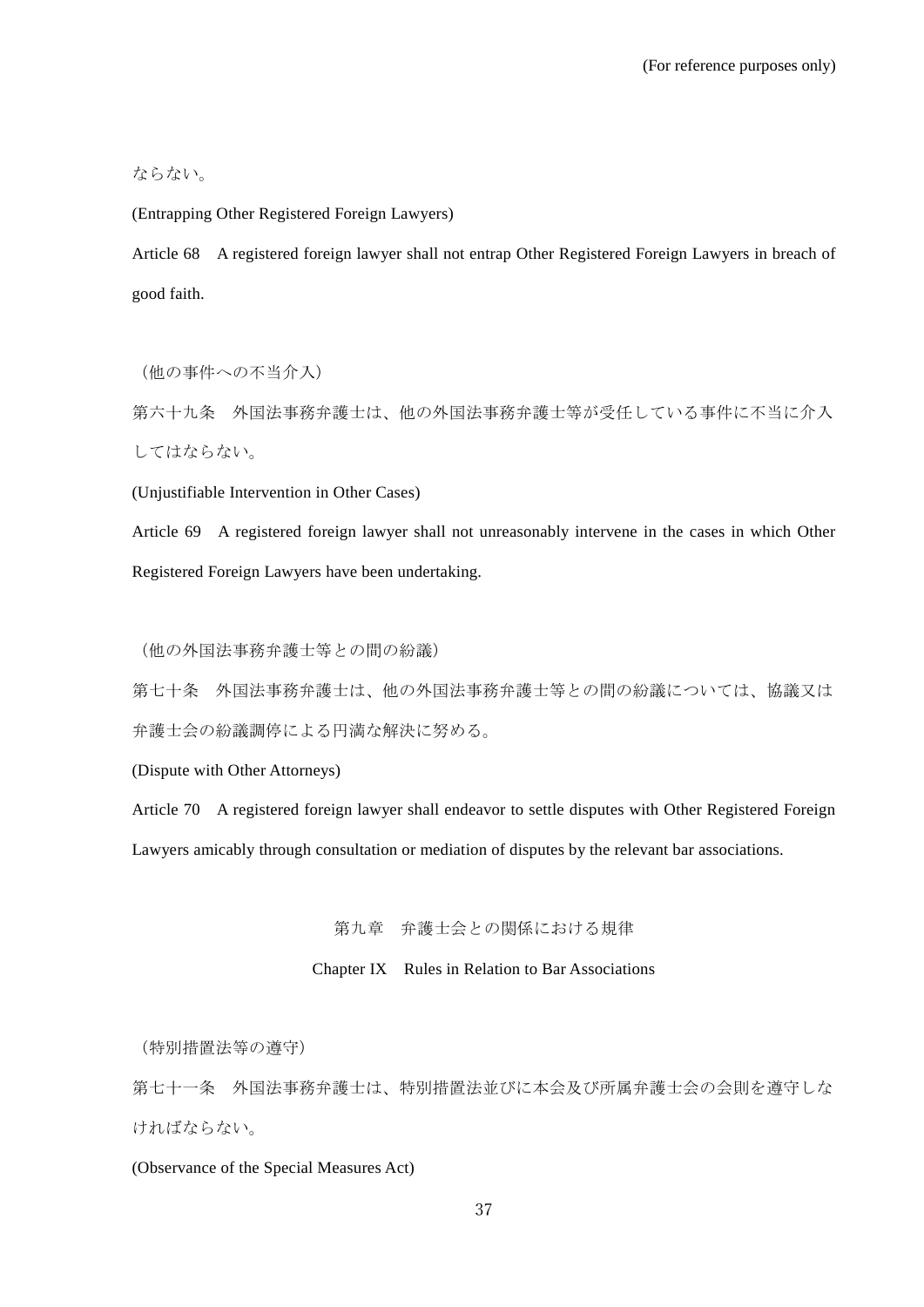Article 71 A registered foreign lawyer shall comply with the Special Measures Act and the Articles of Association of the JFBA and the bar association to which he/she belongs.

(委嘱事項の不当拒絶)

第七十二条 外国法事務弁護士は、正当な理由なく、会則の定めるところにより、本会、所属 弁護士会及び所属弁護士会が弁護士法第四十四条の規定により設けた弁護士会連合会から委嘱 された事項を行うことを拒絶してはならない。

(Unjustifiable Decline of Referred Matters)

Article 72 A registered foreign lawyer shall not decline, without justifiable grounds, the matters referred to him/her by the JFBA, the bar association to which he/she belongs, or the federation of such bar associations established under Article 44 of the Attorney Act, pursuant to the Articles of Association thereof.

第十章 官公署との関係における規律

### Chapter X Rules in Relation to Public Agencies

(委嘱事項の不当拒絶)

第七十三条 外国法事務弁護士は、正当な理由なく、法令により官公署から委嘱された事項を 行うことを拒絶してはならない。

(Unjustifiable Decline of Referred Matters)

Article 73 A registered foreign lawyer shall not decline, without justifiable grounds, the matters referred to him/her by public agencies pursuant to laws and regulations.

(受託の制限)

第七十四条 外国法事務弁護士は、法令により官公署から委嘱された事項について、職務の公 正を保ち得ない事由があるときは、その委嘱を受けてはならない。